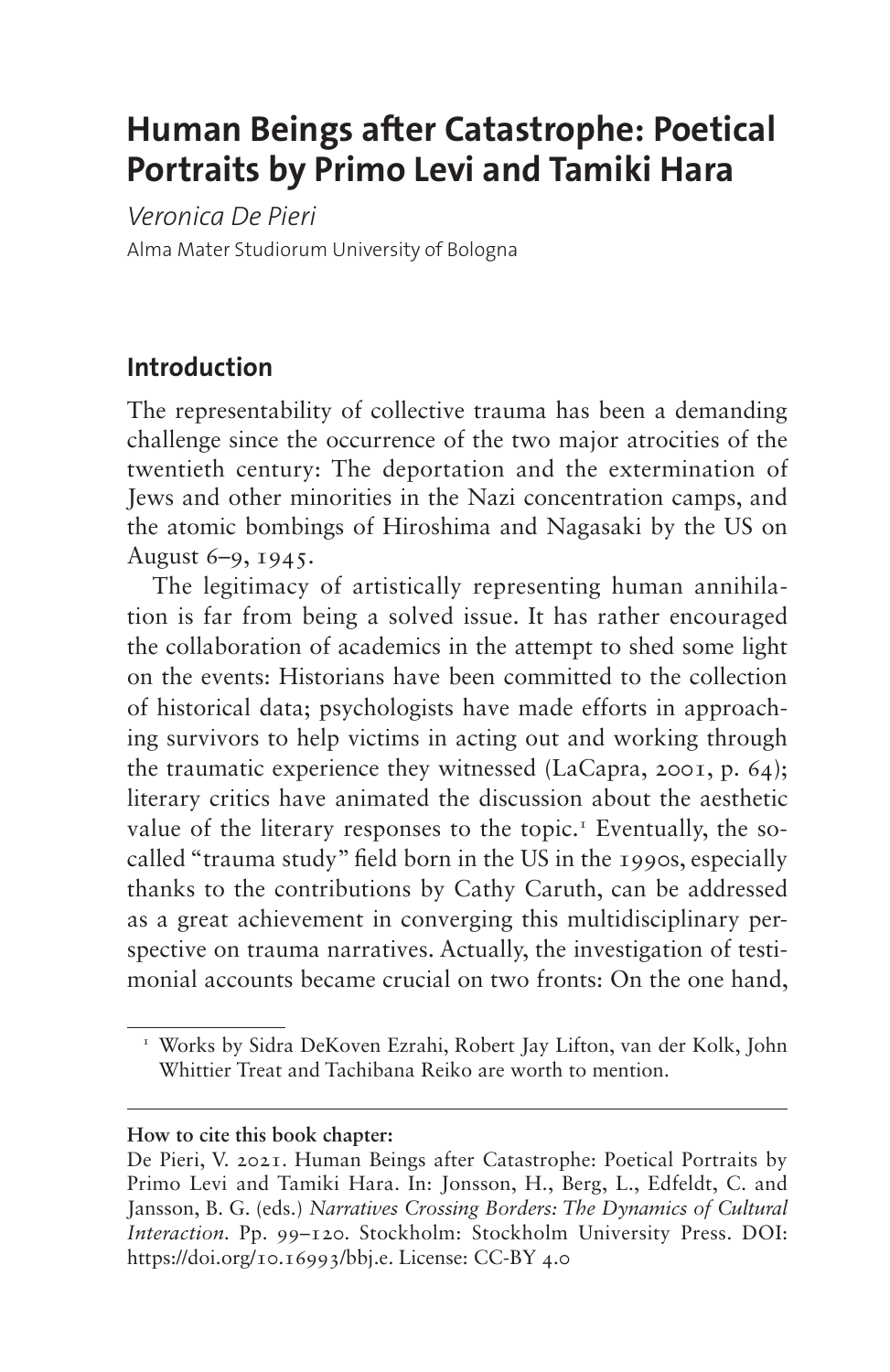the appeal for a collective understanding of the historical events was at the basis of the cultural memory formation. This was considered an essential step in order to enhance the recovery of the national governments after the war. On the other hand, it was at the core of the re-construction of survivor's identity, disrupted by the horrors of the war which reached an unbelievable, massive scale.

Although historical research was mainly interested in the historical reliability of the testimonial accounts, psychology proved that the scriptotherapy (therapeutical writing, LaCapra's "confessional literature"; Dayton, 2000, p. 18) was an effective means to activate the process of healing from trauma and to recover self-identity by keeping journals and diaries. The search for meaning regarding the human massacres set in motion the quest for a missing link, a form of "history-telling that includes both the voice of the historian and the memory of survivors" (Young, 2003, p. 277–278), in other words, a literary production that well combines historical data and survivors' testimonies. Obviously, this pursuit raised questions about the literary value of the writings thus casting doubts on the fictionality approach to represent catastrophes such as the Shoah and the atomic bombings.

The controversy revolved around the aesthetic transposition into words of survivors' struggles. Based on the assumption that a new language was necessary to express both Shoah and atomic bombing experiences, any rhetorical, stylistic, artistic embellishment in order to convey the unspeakable contributes to make it more accessible to a wider public, and even more acceptable, thus, comprehensible. To domesticate the atrocity was argued by some survivors – and by some critics too – as disrespectful because it implies the devaluation of victims' painful memories, suffering and loss. To make the trauma of Auschwitz and Hiroshima and Nagasaki acceptable also means to turn it into a tolerable, even justifiable barbarity. Finally, to try to subdue those experiences to literary production also implies its understanding: An unachievable task for the traumatic scale those catastrophes entailed.

In this context Theodor W. Adorno stated his famous quote: "Nach Auschwitz ein Gedicht zu schreiben, ist barbarisch" (Adorno, 1955, p. 30) which additionally encouraged the literary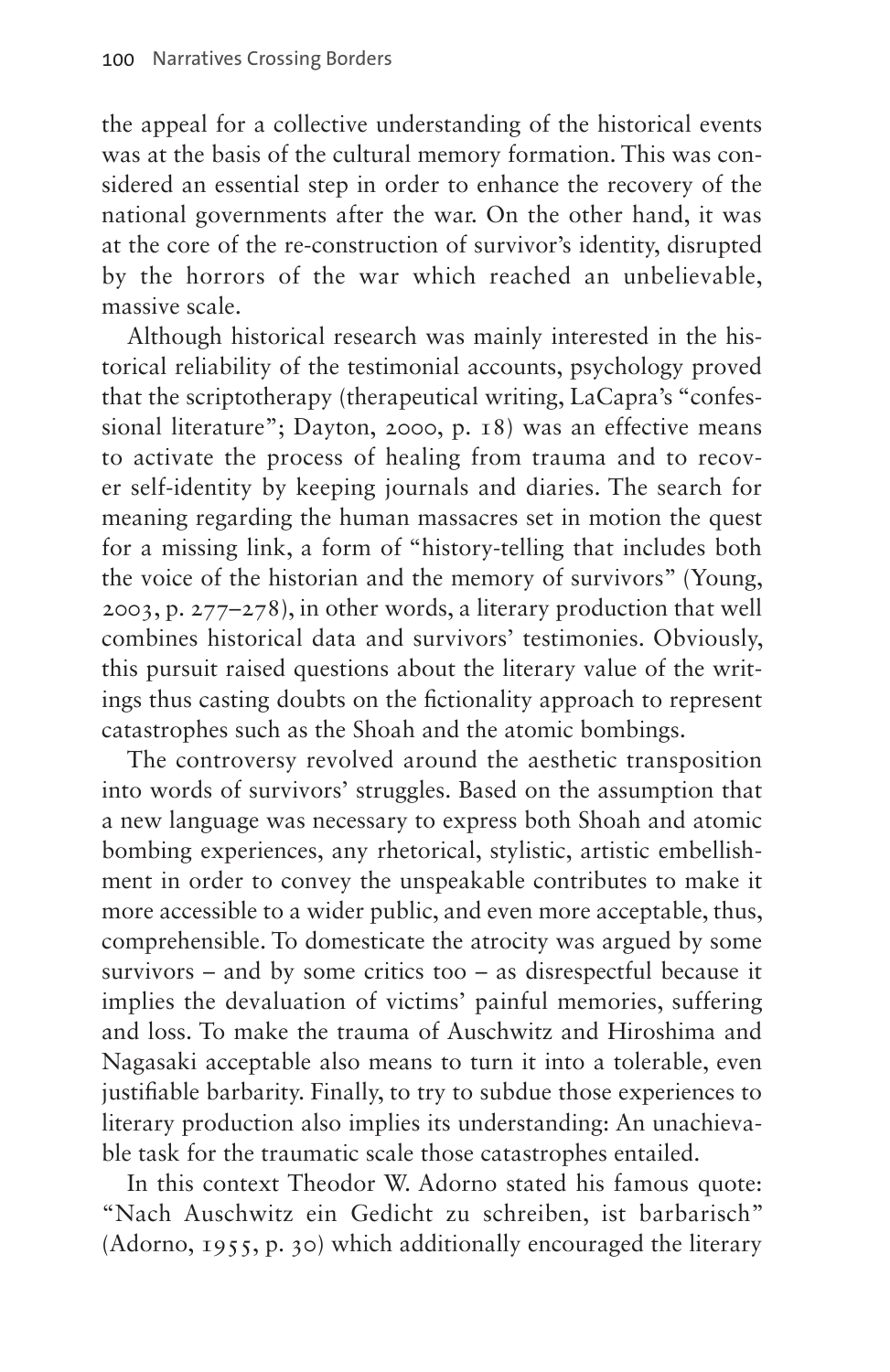domain to discuss the legitimacy of fictional representations of the catastrophic event and its aftermath, or its effects on the traumatized victims. It is not by mere chance that the Japanese *genbaku bungaku* 原爆文学 ("literature of the atomic bombings") was firstly refused by the Japanese establishment and by the *hibakusha*[2](#page-2-0) themselves, sounding a critical note for the literary value of the fictionalized works on the theme. Although works on this particular topic have been rediscovered soon after the Fukushima nuclear accident, they still cannot be found easily on bookstores' shelves.

What these considerations underline, is their intrinsic connection with the ethics of the disaster, that is, the ethical implications beyond a public discourse about survivors' suffering. Aesthetics and ethics came to the fore as the keywords in the cultural narrative on Shoah and atomic bombing topics and continue to fuel the critical debate even nowadays.

This brief study is focused on two authors, namely, Primo Levi and Tamiki Hara, who are very prolific in their literary experimentations, both in prose and poetry. The study turns the attention to two poems, Levi's *Se questo è un uomo* and Hara's *Kore ga ningen na no desu*, which rose from the ashes of the Nazi concentration camps and the atomic bombing of Hiroshima, respectively. The aim is to stress the analogies, rather than the differences, between these poetic works, in an attempt to demonstrate how similar responses to trauma can be detached regardless of territorial, cultural and stylistic boundaries. Hence, the testimonial narrative turns out to convey a universal language that unifies, rather than divides, human beings in the wake of catastrophes.

I should make some remarks about the terminology that usually denotes these events. Both tragedies are addressed by the inaccurate use of the term genocide, which obviously intends to stress the scale of the disaster according to the number of victims. Critics highly disagree about the number of victims of the Nazi's Final Solution plan, that nowadays is estimated to be

<span id="page-2-0"></span><sup>&</sup>lt;sup>2</sup> Victims exposed to atomic bombing radiations. After Fukushima Daichi Nuclear Power Plant accident of March 11, 2011, this label was also used for victims exposed to radioactivity, although different characters are used for the words in Japanese (被爆者 for the former, 被曝者 for the latter).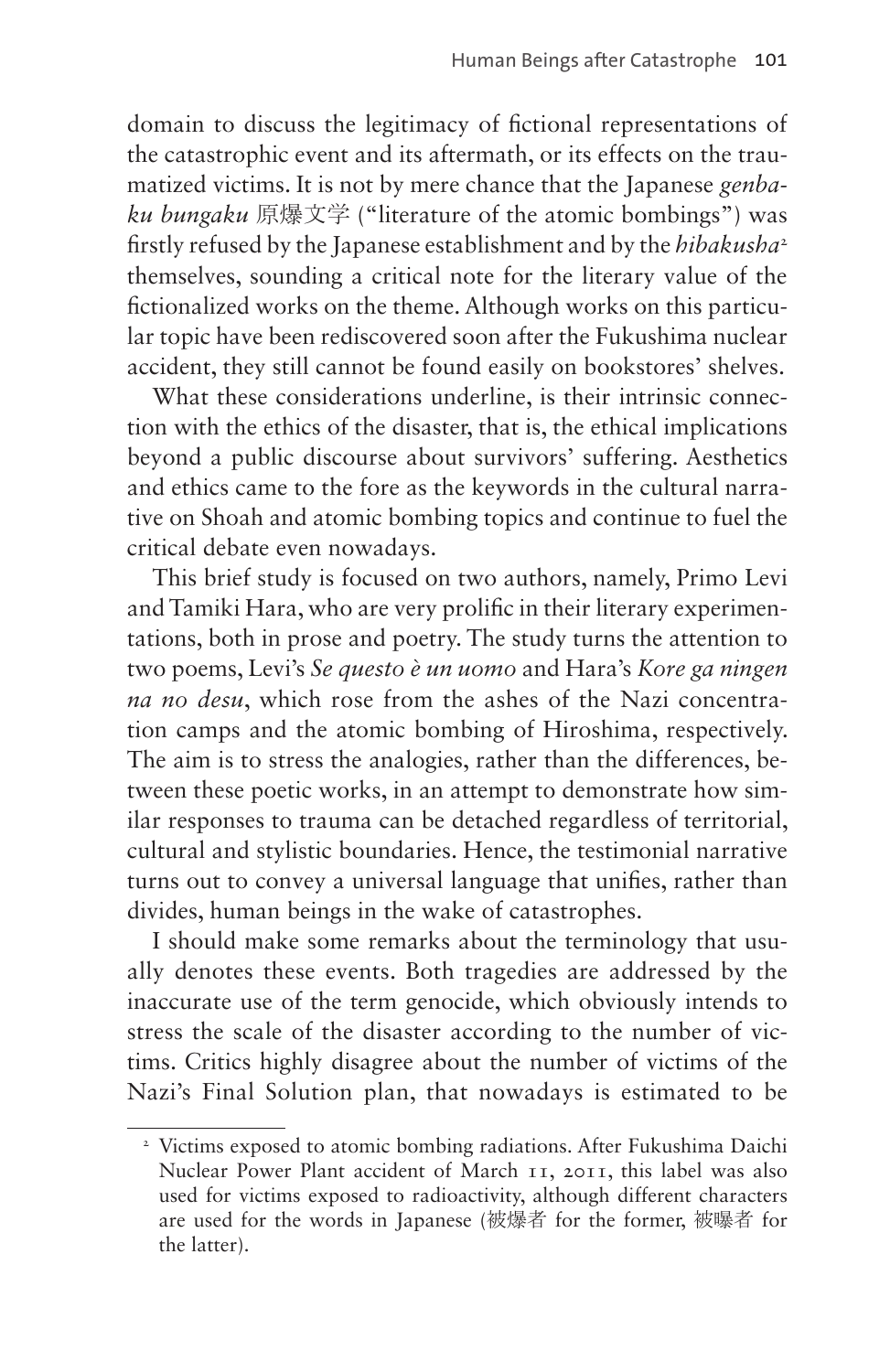somewhere in between 6 and 11 millions of deportees,<sup>[3](#page-3-0)</sup> while a total of 130–226 thousand victims are estimated to have been decimated by nuclear weapons[.4](#page-3-1) The term genocide, firstly used by Raphael Lemkin to denounce the Armenian extermination by the Ottomans (1914–1923) was accepted and adopted by the UN to define the premeditated plan to annihilate a group of people for their particular nationality, ethnicity, race or religion (Lemkin, 1946). This is obviously not the case for the *hibakusha* victims, who are simply referred to as "casualties of war," thus devaluating the civilian role in the catastrophe. As for the Holocaust, it remains perhaps the most common term in the collective imagination, since it is generally used by historians as the appellation corresponding to Shoah, at least from the end of World War II. Its usage is still inappropriate due to its religious meaning and references to the Old Testament, especially to the religious service during which the victim – usually animals – is offered to pay tribute to God. This meaning adds totally dissenting connotations to the historical facts, negatively influencing the definition of the event. Nevertheless, some literary critics still address the literary production on the theme as "Holocaust literature" or "Holocaust novel." For the above-mentioned reasons I support those scholars who prefer the use of Shoah, which in Hebrew means (simply) "very big catastrophe." It should be noticed, however, that, due to its Hebrew origin, this appellative can be confused as referring only to the extermination of Jews, as is, actually, the employment of the words "Final Solution," which was a secret military scheme reserved only to Jews (Angress, W. T. et al., 2002). All in all, in my research, I usually use Shoah as a term to refer to the annihilation of

<span id="page-3-0"></span><sup>&</sup>lt;sup>3</sup> I suggest checking the site 70[.Auschwitz.org](http://Auschwitz.org), which was created for the 70th anniversary of the liberation of Auschwitz. A detailed article about the ethnic origins and number of victims can be found at the following link: [http://70.auschwitz.org/index.php?option=com\\_content&view=article](http://70.auschwitz.org/index.php?option=com_content&view=article&id=89:nationality-and-number-of-victims-of-auschwitz&catid=11:english-content&Itemid=173&lang=en) [&id=89:nationality-and-number-of-victims-of-auschwitz&catid=11:](http://70.auschwitz.org/index.php?option=com_content&view=article&id=89:nationality-and-number-of-victims-of-auschwitz&catid=11:english-content&Itemid=173&lang=en)

<span id="page-3-1"></span><sup>&</sup>lt;sup>4</sup> It is worthy of mention that this estimate does not include the high number of survivors who died after the bombing due to the symptoms of the *genbakushō*. Detailed info at <AtomicArchive.com> site, link: [http://www](http://www.atomicarchive.com/Docs/MED/med_chp10.shtml) [.atomicarchive.com/Docs/MED/med\\_chp10.shtml](http://www.atomicarchive.com/Docs/MED/med_chp10.shtml), 2017/06/25.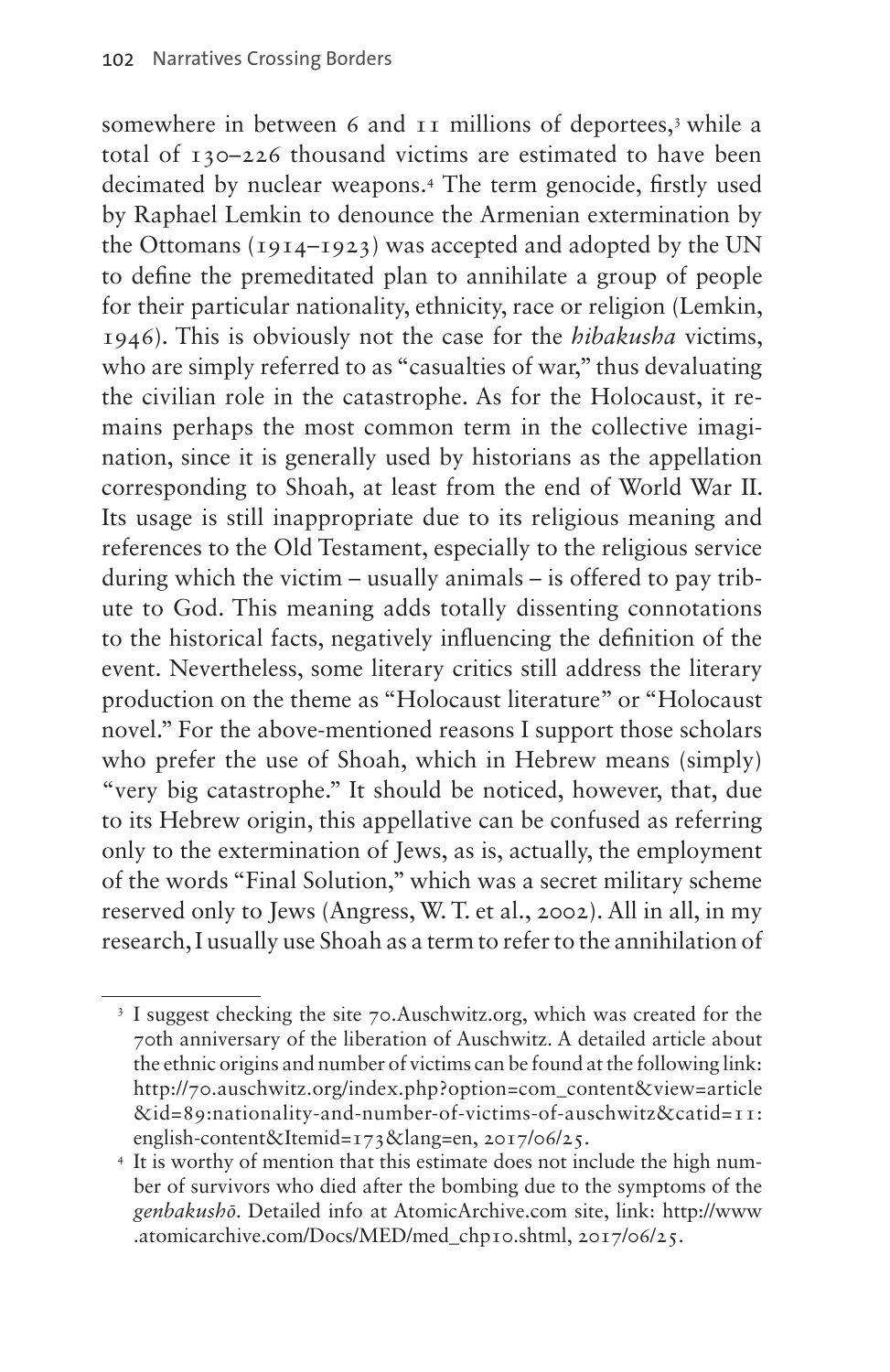both Jews and other minorities, among which were homosexuals, gypsies and political prisoners in the Nazi extermination camps.

### **Primo Levi,** *Se questo è un uomo*

Soon after the end of World War II, the literary field contributed to a massive production of testimonial and critical works on the theme of the concentration camps in an attempt to reveal and explain the true meaning of the Nazi's Final Solution program.<sup>5</sup> Differing points of view among victims and scholars contributed to a climate of confusion and fueled the debate around the responsibilities in the extermination program; those concerns were then addressed during the Nuremberg Trials (November 20, 1945 – October 1, 1946).<sup>6</sup> In this context, the Italian Primo Levi (Turin, July, 31, 1919 – April, 11, 1987) distinguished himself for his clear-headed testimonial accounts, which turned him into a firstline spokesperson for the victims of the Nazi Shoah; his literary production provides food for thought about the fundamental role of testimonies and the particular stance words take as a literary means to fight against oblivion.

The celebrated autobiographical work *Se questo è un uomo* ("If this is a man," 1947) was published for the first time only two years after Levi's release from the Monowitz concentration camp, a satellite camp belonging to the wider Auschwitz complex. Although it may be considered the most famous work by the author, *Se questo è un uomo* is only one among the many publications that Levi dedicated to the topic of Shoah in his commitment to bear testimony to the Nazi's persecution.

From lapsed Hebrew origins, Levi was deported to Monowitz at the end of 1943, after being arrested for helping a partisan group settled in Val d'Aosta; the author also served a brief time of five days in the Carpi-Fossoli camp before his final deportation to Poland (Segre, 1976, p. 185).

<span id="page-4-0"></span><sup>&</sup>lt;sup>5</sup> For a detailed historical explanation about this Nazi politic measure, please check again the USHMM at the following link: [https://www](https://www.ushmm.org/wlc/en/article.php?ModuleId=10005151) [.ushmm.org/wlc/en/article.php?ModuleId=10005151](https://www.ushmm.org/wlc/en/article.php?ModuleId=10005151), 2017/06/25.

<span id="page-4-1"></span><sup>6</sup> *Ibid*. at the link: [https://www.ushmm.org/outreach/en/article.php?](https://www.ushmm.org/outreach/en/article.php?ModuleId=10007722) [ModuleId=10007722](https://www.ushmm.org/outreach/en/article.php?ModuleId=10007722), 2017/06.25.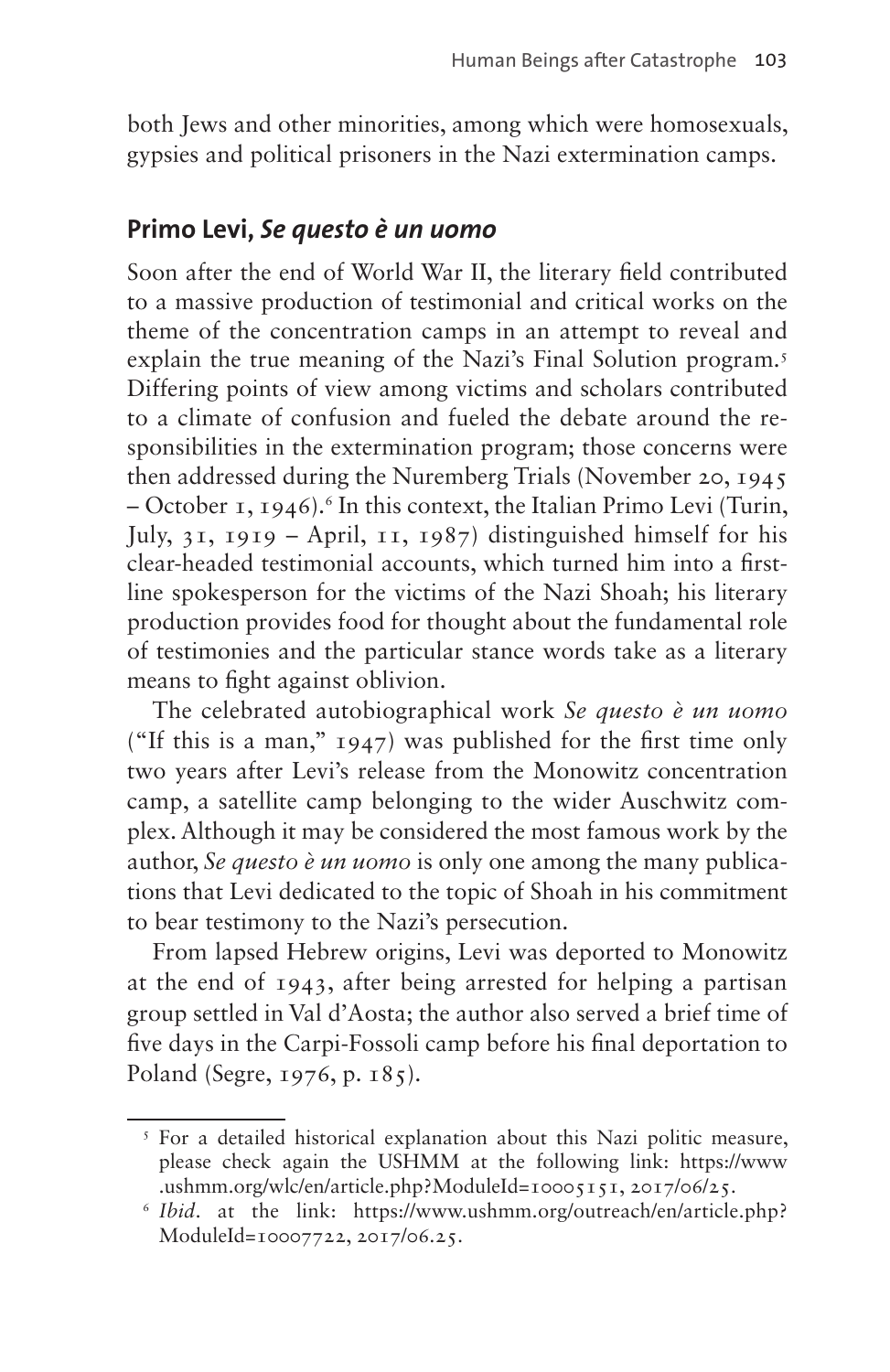The author's concern for the value of testimony shines clearly through the poem chosen as *overture* of his documentary novel. No particular name is given to the verses, which are likely to belong directly to the testimonial account of the deportation, as confirmed by the fact that the poem was written in January, 10, 1946, during the completion of *Se questo è un uomo*'s drafting (Segre, 1976):

You, who live safely In your warm houses, You, who find, coming back in the evening Hot food and friendly faces: Consider if this is a man Who works in the mud Who does not know peace Who fights for a scrap of bread Who dies for one "YES" or "NO". Consider if this is a woman, Without hair and without name With no more strength to remember, Her eyes empty and her womb cold Like a frog during winter. Meditate that this came about: I commend you these words. Carve them in your hearts At home, along the streets, Going to bed, waking up; Repeat them to your children, Or may your house fall apart, May illness inhibit you, May your children turn their faces from you[.7](#page-5-0)

<span id="page-5-0"></span><sup>7</sup> Voi che vivete sicuri / nelle vostre tiepide case, / voi che trovate tornando a sera / il cibo caldo e visi amici: /Considerate se questo e' un uomo / che lavora nel fango / che non conosce pace / che lotta per mezzo pane / che muore per un si o per un no. / Considerate se questa e' una donna, / senza capelli e senza nome / senza più forza di ricordare / vuoti gli occhi e freddo il grembo / come una rana d'inverno. / Meditate che questo e' stato: / vi comando queste parole. / Scolpitele nel vostro cuore / stando in casa andando per via, / coricandovi, alzandovi. / Ripetetele ai vostri figli. / O vi si sfaccia la casa, / la malattia vi impedisca, / i vostri nati torcano il viso da voi. Translation is mine, from the original Italian. Please, take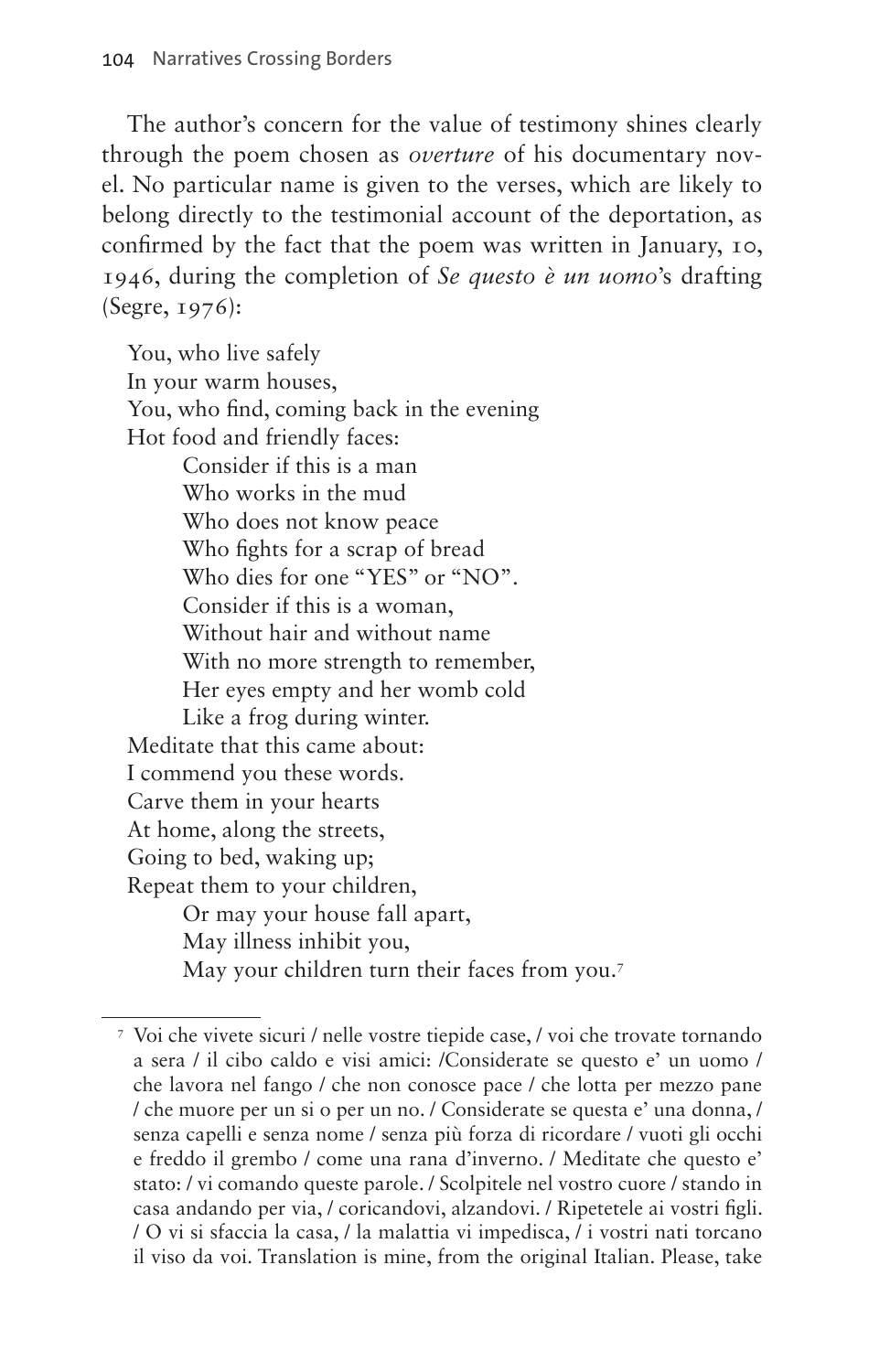The poem was published ex-post in the poetical collection entitled *L'osteria di Brema* ("The Brema Tavern," 1975) under the new title of *Shemà*, which sheds new light on the original version.<sup>[8](#page-6-0)</sup>

Actually, at a first glance, the poem looks like the response of an Häftling (camp inmate) to the greeting message at the entrance of Auschwitz camp, the deceitful "Arbeit macht frei" ("Work makes you free") that became a world-famous emblem of the camouflaged Nazi's "Final Solution" program. Levi bids welcome to the reader to his own concentration camp – his own *Inferno*, as the article will show later – and the gravity of the words chosen reflect the scale of authorial experience to the extent that the poem serves as the epigraph of the literary account. Both the Nazi's and Levi's messages demand the reader to take action: In the case of "Arbeit macht frei" the intimation is evident: work or die. Levi, true to his literary predisposition, predicts a catastrophic future for those who avoid the imperative to testify about the Shoah experience.

This speculation was born from the new title of the poem – *shemà* – which represents the Hebrew prayer very close to the act of faith; its final verses urge to remember and perpetuate the very meaning of faith itself to the next generations: "these words / Carve them in your hearts / At home, along the streets / Going to bed, waking up," these verses are faithful to the quote of the original Hebrew oration (Segre, 1976, p. 185).

A more technical analysis reveals authorial familiarity with literary devices like alliterations, similitudes and chiasmus, all typical stratagems of the art of poetry. Notwithstanding, the poem presents a free verse with no rhymes, a stylistic solution that enables Levi to express himself openly without forcing his thoughts into a strict fixed format. Moreover, the choice of avoiding rhymes helps the readers to focus their minds on the message conveyed by the verses, without losing attention in the rhythmic repetitions of sounds. Alliterations, then, function as the reiterations of the same words, thus resulting in reinforcing the sense of the

note that all the translations used in this article are to be considered as mine, unless otherwise specified.

<span id="page-6-0"></span><sup>8</sup> Please take note that *Shemà* is also the title used by Desmond Graham in his collection of international poetry after WWII. See Desmond, 1998.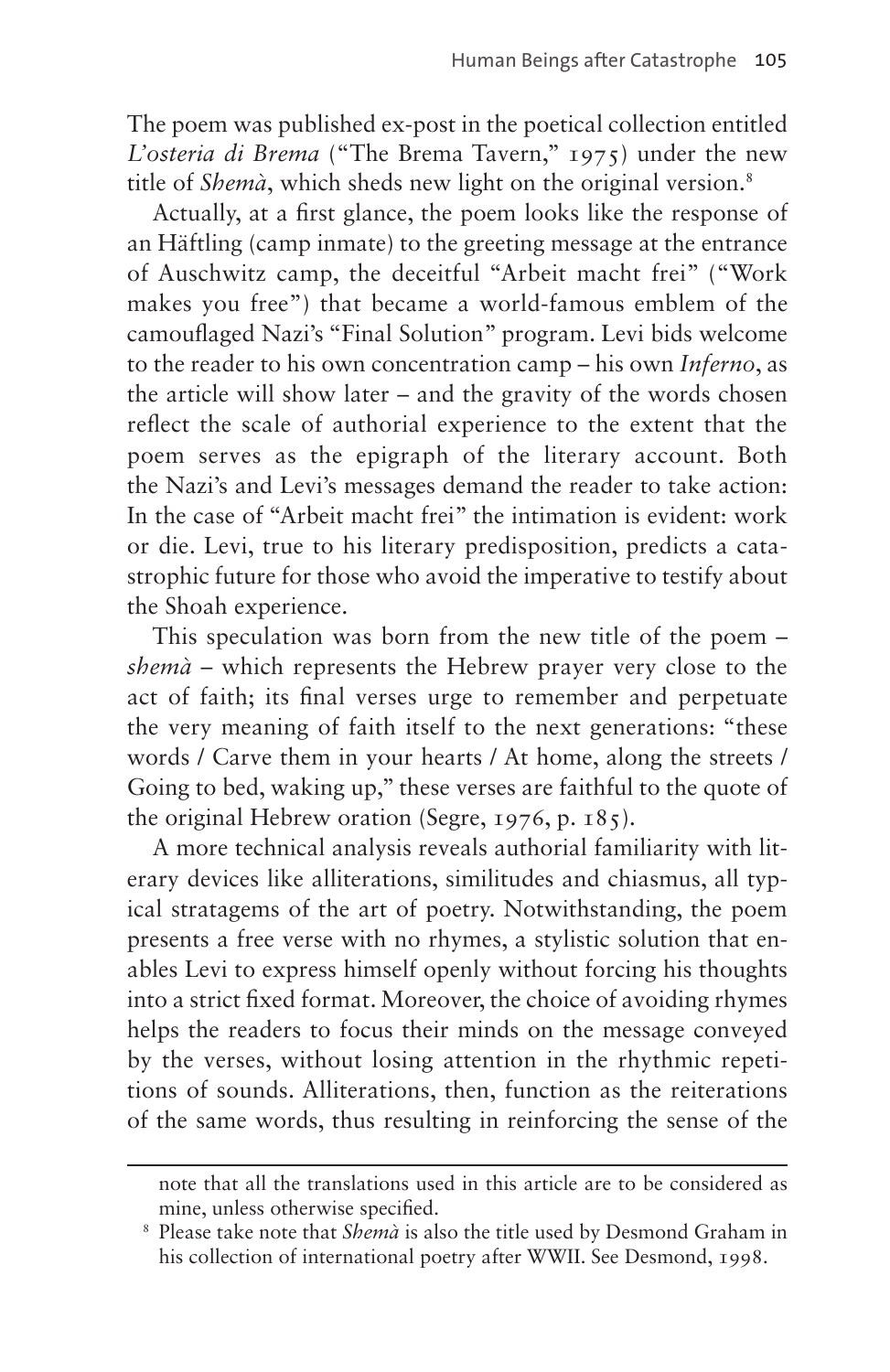poem, especially in the central verses (vv.  $5-14$ ) where the author describes the appearance of a man and a woman in a concentration camp (five verses each). The symmetry, which appears accurately constructed, can be interpreted as the attempt to restore equal dignity to both genders, both victims of an offence intended to dehumanize the personhood, undermine the identity, annihilate the individual. The chiasmus in the verse "Her eyes empty and her womb cold"  $(v, 13)$  is underlined by the similitude of the following verse, which depicts women at the camp like a pond frog: Glabrous, with very prominent eye sockets, thus drawing away from the classic ideal of feminine fecundity.

The first verses of the poem point out the receivers Levi chose for his message. The author does not pour out his hatred and resentment to Nazi persecutors but rather addresses his readers directly. He is talking to everybody who, by keeping in silence those atrocities, become guilty as much as the perpetrators. The implication is significant: Levi's universal *monito* (warning) finally asks the question about everybody's responsibility towards the Shoah.

For similar reasons, the final verses of the poem that I have earlier classified as Levi's prediction for the readers' future, can rather be interpreted as an authorial admonition. The author is not the powerless observer of the destruction of the reader's house, nor the one who assists disarmed to a hopeless disease, neither the silent counsellor of broken family-ties; Levi is rather the active formulator of those curses. Although its outstanding scale, it is exactly a curse that Levi is spelling out toward the readers in case they deny the Shoah's occurrence. The meaning is powerful: even though readers are supposed not to be directly involved in the persecution and deportation of millions of victims to the death camps, they can be blamed for it, if they pretend to ignore the truth or help with their incredulity to obliterate the facts. The author wishes a future of poverty, illness, and isolation for those guilty of this offence, a destiny that for some reason appears worse than death. The verse: "I commend you these words" (v. 16) echoes the series of imperative clauses: Consider (twice), Meditate, Carve, Repeat. They are the prelude of the final spell which strikes only those who do not respond to Levi's imperative and on the contrary contribute with their attitude to obliterate history.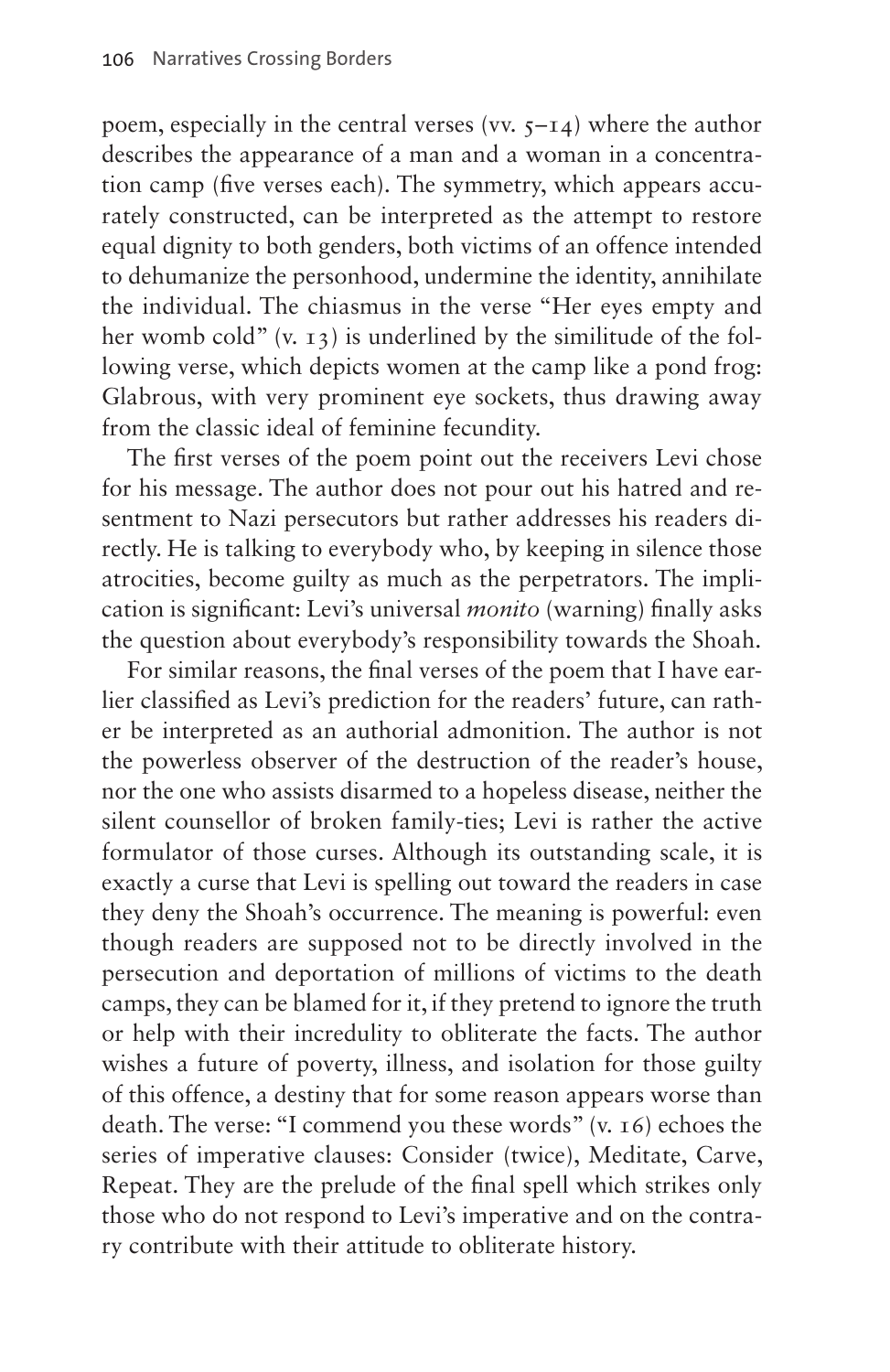This critical analysis aside, further considerations should be addressed toward the role of memory in Levi's production. In the appendix of a school edition of *Se questo è un uomo* published for the first time in 1976, the author explained:

For these survivors to remember is a must: they don't want to forget, and moreover they don't want the world to forget about them, because they know their experience was not meaningless, and that Lagers weren't an incident, unexpected in History. (Levi, 1976, p. 166)

Levi's statement casts doubts also on the ethical implications that the testimony entails: The perpetuation of memory shall be a responsibility of both victims and spectators – in Levi's case, his readers. As we have seen in different ways until now, in the authorial perspective this is not a mere advice but rather a moral imperative. Testimony – in any form, oral or written – is the fundamental path to follow in order to keep the memory alive, even for future generations.

There is also another thought-provoking allusion in Levi's comment: The Shoah experience was not meaningless. Its occurrence does have to represent something, even though human beings are not supposed to understand its value. In *Se questo è un uomo* the author wisely comprehends that "our wisdom was not trying to understand," words that mirror the Nazi Kommando's "-Hier ist kein Warum,-" ("There's no 'why' here") and his inmates "Ne pas chercher à comprendre" ("Don't try to understand").

Back to the poem, the verse "Who dies for one "YES" or "NO" (v. 9) reflects the image that the Lager's life was established by chance: Illogical motivations and random decisions by the Sonderkommando, the special working units at the camps, constituted by selected Häftlinge who were asked to decide for the life and the death of the other inmates.

Levi seems to remark that eventually, to not be able to understand is not wrong: Humans actually cannot pretend to comprehend the horror of the Shoah. In the Appendix to the testimonial account the author declares:

Maybe what happened can't be understood, on the contrary, it doesn't have to be understood, because to comprehend almost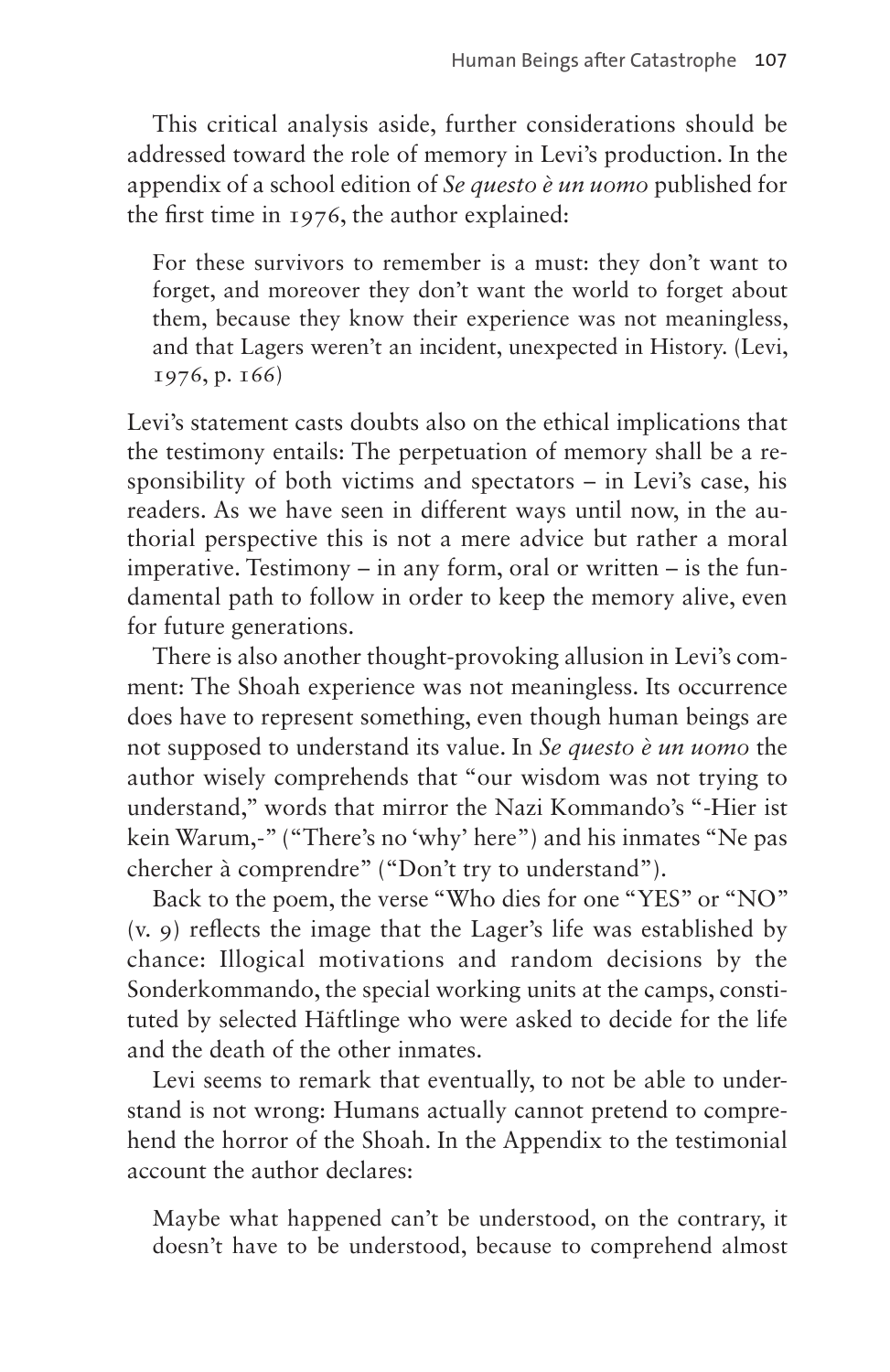means to justify. […] If understanding is impossible, knowing is necessary, because it happened therefore it can happen again, consciences can be seduced and obscured again: even ours. (Levi, 1976, p. 175)

Literature then becomes a useful way to convey testimony: The writing puts memories on paper both preserving them from oblivion and creating a documentary archive of historical data. "Memory as need and duty" adds Segre in the afterward to *Se questo è un uomo* (1976, p. 185) a task that even the most careless reader should take command of.

I began this investigation on the overture poem of *Se questo è un uomo* by giving an interpretation of the authorial decision to open his documentary account with the poem. The comparison with the "Arbeit macht frei" message reveals Levi's attempt to welcome the readers to the reading of the novel, without making them comfortable. Actually, Levi's poem has nothing to do with the classical lyricism traditionally associated with poetic production: there are no reference to idyllic places, seasonal changes, love affairs, all literary topoi typical – although not unique – of poetry. On the contrary, the effect provokes in the reader discomfort and pain: the same feelings Dante should have perceived in his encounter with *Inferno*'s door: "Abandon all hope — Ye Who Enter Here" (Dante, 1321, v.9). This message seems to reflect the Nazi's "Arbeit macht frei." Levi's poem can be compared to the doors of *Inferno*: One-way, everlasting, hopelessness. And even though readers can approach the camp only through a literary journey, thus preserving them from a real death, Levi seems to allude to the soul's death: the testimonial power of *Se questo è un uomo* affects the readers who cannot remain unperturbed.

The familiarity of the author with literature, which clearly shines through the verses of the poetry in the skillful usage of poetic and rhetoric devices, does not surprise his readers: it is not for a mere chance that *Se questo è un uomo* is addressed by many critics as a metaphor of Dante's *Inferno*, the already mentioned Segre *in primis*; an allegory ingeniously constructed through many references to the *Divine Comedy* in the text (see for example the most quoted chapter "Ulysses song"). In Levi's perspective literature assumes the essential task of dealing with the life of the camps. To recite poems becomes the means to fight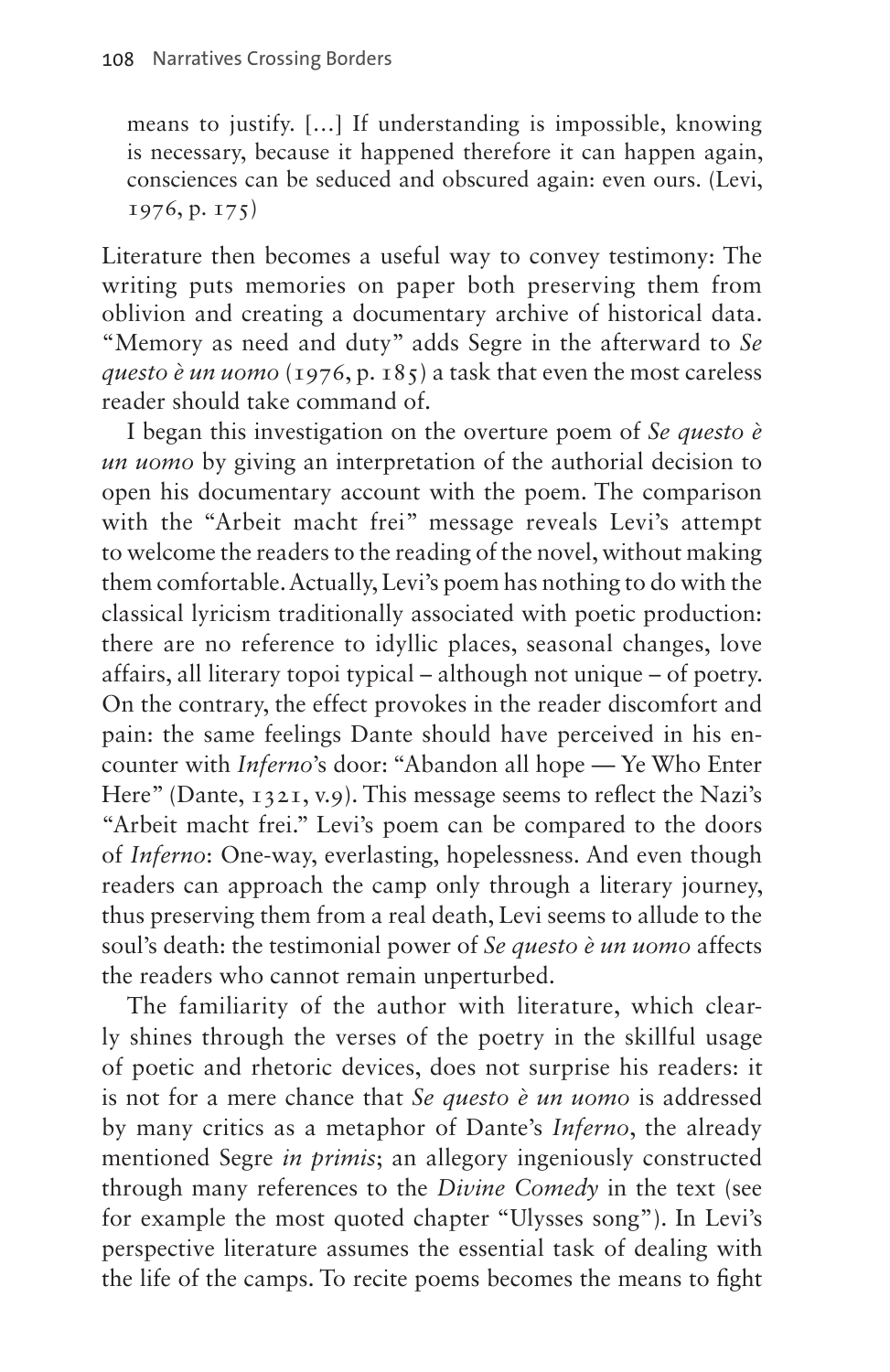– and hopefully defeat – the Nazi executioners' plan intended to humiliate and denigrate camp inmates. Literature is part of the cultural background of each individual and any memory, able to dig up part of that background, contributes to the recovery of the broken self: one's roots are preserved from oblivion and the Nazi plan is undone.

Levi himself reflects on the role of words in his account:

And then, for the first time, we became aware that our language lacked in words to express the offence, the demolition of a man. [...] They will deprive us even of the name: and if we want to preserve it, we should find in ourselves the strength to do it, in order to preserve a part of us, what we were, beyond that name. (Levi, 1976, p. 23)

To perform any act of memory becomes the synonym of keeping one's identity safe.

## **Tamiki Hara,** *Kore ga ningen na no desu*

The Japanese poet and novelist Tamiki Hara (原民喜, Hiroshima, November 15, 1905 – Tōkyō, March 13, 1951) shared Levi's historical period but his fate was different. Hara was taken by surprise by the atomic bombing on Hiroshima in the morning of August 6, 1945 and his literary production focuses mainly on the tragic experience as an *hibakusha* 被爆者 (a victim exposed to atomic bombing radiations). Extremely concerned about the employment of atomic bombs to resolve the US conflict with Korea in the 1950s, he committed suicide by throwing himself on the railways between Kichijōji and Nishi-Ogikubo stations; an act defined by the Nobel Prize winner Kenzaburō Ōe as a "mute gesture of resistance" (Treat, 1996, p. 74).

Hara was praised by the critic Kazuo Kuroko (1991, p. 388) for being a spokesperson (*kataribe* 語り部 in Japanese) of the anti-nuclear and pacifist movements that had exploded throughout the nation during the aftermath of World War II. Hara echoed Levi in the galvanization of the sensitivity of public opinion. In particular, Hara's claim for the social awareness of the dangerous implications of the usage of nuclear energy with military purposes was always addressed to Japanese contemporary society as well as future generations; a belief the author frequently expressed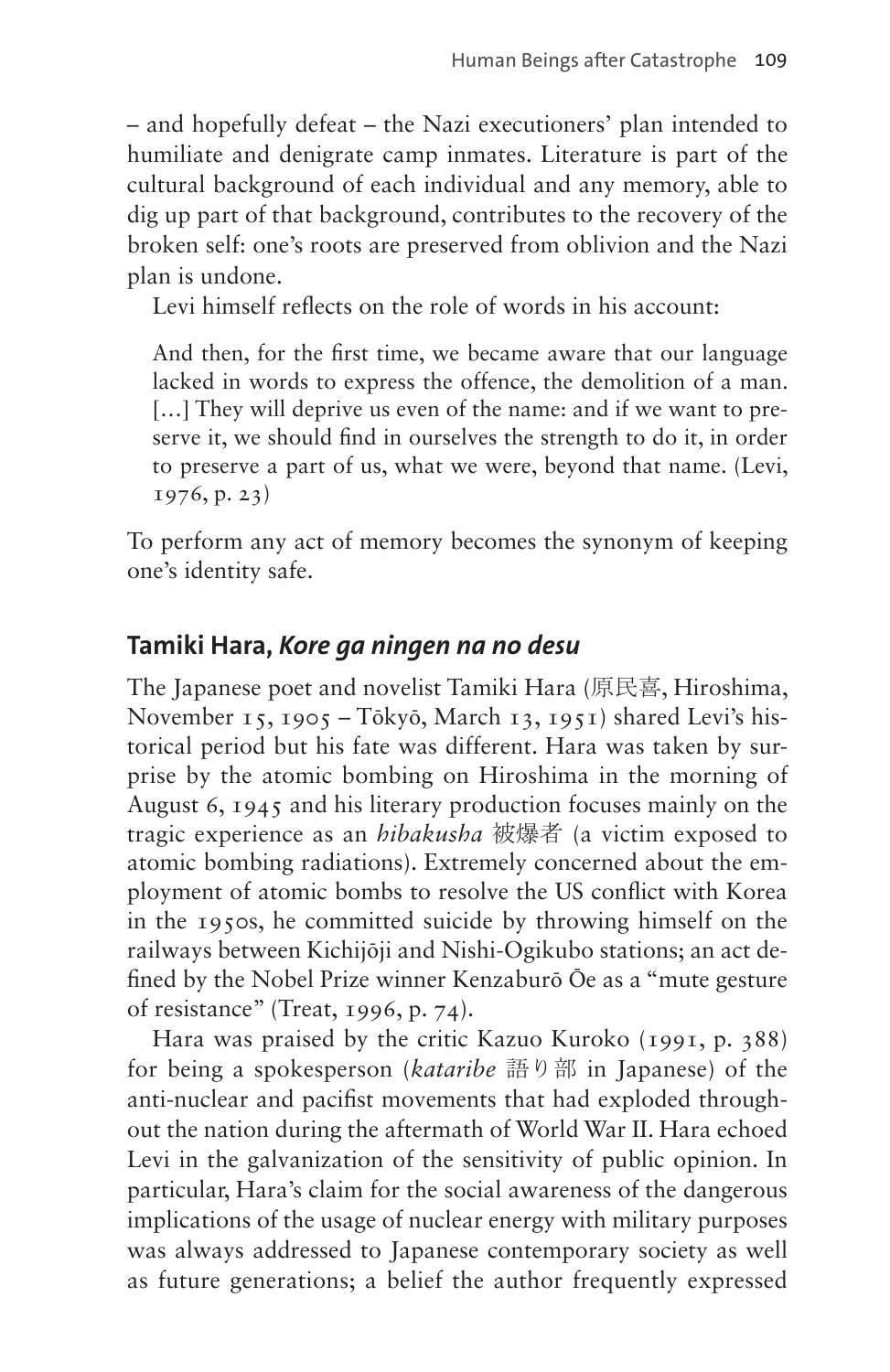through the words *atarashii ningen e no kigan* 「新しい人間への 祈願」 ("a plea towards new generations"; Hara, 1949).

A sense of indignation can be perceived throughout the literary production of the author. Actually, the *ikari no hyōjō* 怒りの 表情 ("expression of anger"; Kuroko, 1991, p. 386) detected by Kuroko is a common feeling shared by many *hibakusha* authors towards the Japanese government; a blend of resentment for the tragical occurrence of the Hiroshima and Nagasaki atomic bombings, along with the disillusion due to the Japanese surrender. This peculiar aspect should be considered as one of the differences between the testimonial approach to catastrophe shown by Hara and Levi. Tamiki Hara plays the role of the *hibakusha* author who lost, in a flash, any material ties with his homeland and, at the same time, he embodies the image of the betrayed and distrusted Japanese citizen who accused the government to be – at least partly – responsible for the national defeat in WWII.

Another difference with Levi, which is worth to mention, is the fact that Hara had already embraced a literary career when the atomic bombing of Hiroshima happened. The writer had been a professional poet and author of short stories since 1935. The event of the atomic bombing did not represent for him the occasion for starting to write, but rather the main cause for a marked shift in his literary production, which after 1945 was devoted only to the atomic bombing theme. Treat (1996, p. 167) writes that "Hara is also considered by many of those critics one of the founders of Japanese atomic-bomb poetry," alongside the *genbaku shijin* 原爆詩人 ("atomic bomb poet") par excellence, Sankichi Tōge.[9](#page-11-0)

In particular, the poems gathered in the collection *Genbaku Shōkei*『原爆小景』("Little Atomic Scenery," 1950) offers a chance to reflect on the role of the literary testimony to portray the *hibakusha* experience. Among the nine poems classified according to a metonymic approach, the opening one stands for its unique content that is clearly reminiscent of Levi's *Se questo è un uomo*, resulting in the comparison between the two poetic

<span id="page-11-0"></span><sup>9</sup> Tōge, Sankichi, born Mitsuyoshi (峠三吉, 1917–1953) is considered the most important of these.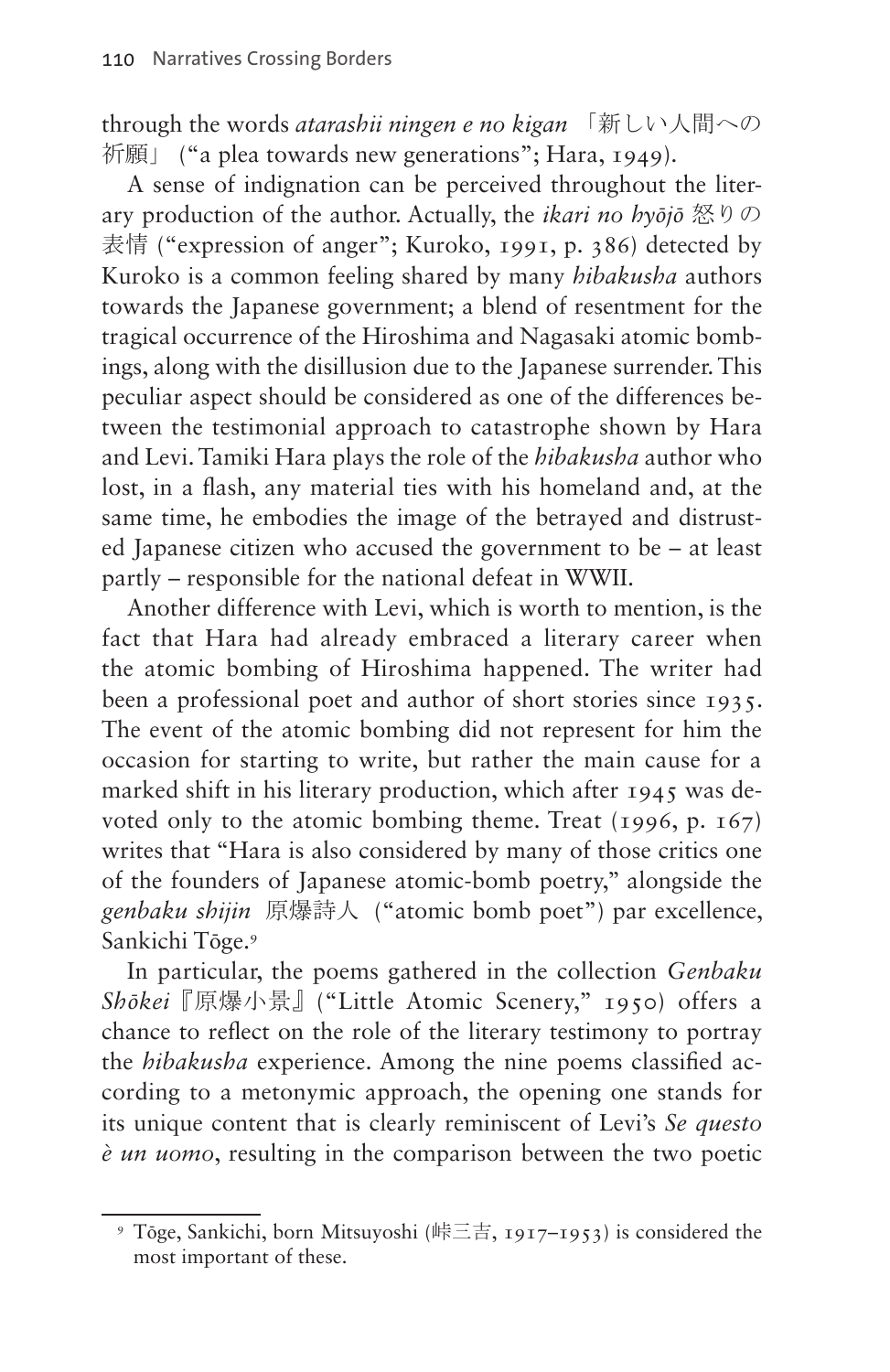productions which is at the core of this study. The title is *Kore ga ningen na no desu*「コレガ人間ナノデス」("This is a human being") and reads as follows:

This is a human being. Please, have a look to the transfiguration due to the A-bomb. The body is tremendously swollen it changes man and woman in the same form. Oh, from the tumid lips burned face, illogically charred, a voice comes out: "Help me please" feeble, silent words. This, this is a human being. The face of a human being.<sup>[10](#page-12-0)</sup>

A first remark should be made regarding the publication in which the poem appeared. Although chosen as the welcoming message for the collection of poems – a solution that mirrors the one of Levi – the literary work in question is not a testimonial account of his traumatic experience, like in the case on Levi's *Se questo è un uomo*. Eventually, Hara wrote a piece of work about his exposure to the atomic bombing of Hiroshima, the well-known *Natsu no hana* 『夏の花』("Summer Flowers") published in 1947. In this brief testimonial account, which lasts only thirty pages, the author also added a poem, using the same stylistic choices as in *Kore ga ningen na no desu*. This shows a similar response to the trauma Levi and Hara respectively experienced, which points out the urge for the authors to express themselves in poetry as well as in prose.

Hara's *Kore ga ningen na no desu* belongs to the essay *Sensō ni tsuite* 「戦争について」("About War") published for the first

<span id="page-12-0"></span><sup>10</sup> コレガ人間ナノデス/原子爆弾ニ依ル変化ヲゴラン下サイ/肉体ガ恐ロ シク膨脹シ/男モ女モスベテーツノ型ニカヘル/オオ ソノ真黒焦ゲノ 滅茶苦茶ノ/爛レタ顔ノムクンダ唇カラ洩レテ来ル声ハ/「助ケテ下サ イ」/ト カ細イ 静カナ言葉/コレガ コレガ人間ナノデス/人間ノ 顔ナノデス;

*Kore ga ningen nano desu/Genshi bakudan ni yoru henka wo goran kudasai/Nikutai ga osoroshiku bouchou shi/Otoko mo onna mo subete hitotsu no katachi ni kaeru/Oo sono makkura koge no mechakucha no/tadareta kao no mukunda kuchibiru kara moretekuru koe wa/"tasukete kudasai"/to kabosoi shizukana kotoba/kore ga kore ga ningen nano desu/ningen no kao nano desu.*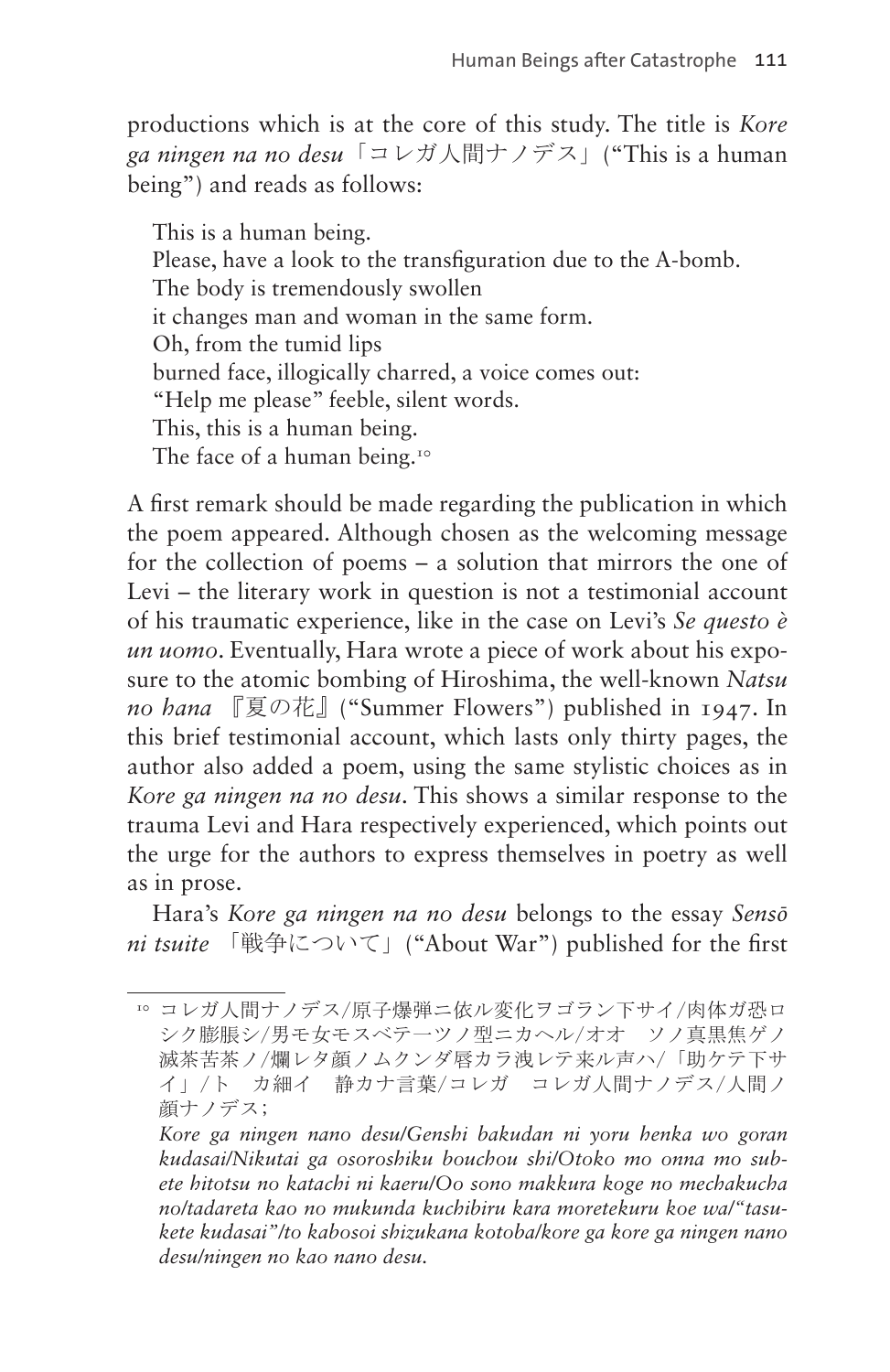time in the September issue of the *Kindai Bungaku* 「近代文学」 ("Modern literature") magazine, 1948. The main feature of the poem is the usage of the *katakana* phonetic syllabary combined with Japanese characters.<sup>11</sup> At a first glance the graphical effect contributes to create an estrangement feeling in the reader, a sense of astonishment due to the reading of the challenging syllabary. But although today *katakana*'s main use is the transliteration of foreign words, along with the need of highlighting brands, names, sounds (onomatopoeias), this syllabary was currently employed in official documents, together with the *kanji* ideographs, at least until the end of World War II. Its function was comparable to the role *hiragana* (Japanese phonetic alphabet) has today: even *okurigana* (the declensional *kana* ending) was normally written using *katakana* signs. If one considers the scholarly books of the time, usually written in *kanji* and *katakana*, the association of the two types of writing in poetry can also be interpreted as an attempt to render the poem more visible and readable to the general public. Similar observations have been made of Kenji Miyazawa's (宮沢 賢治, 1896–1933) work, whose celebrated poems in *katakana* are even now subject of study.<sup>[12](#page-13-1)</sup>

Hara's choice of *katakana* syllabary is thus anything but unique. However, nowadays any common Japanese-speaker may feel estranged by the cumbersome reading and this effect, although not deliberate, goes perfectly along with the contents of the poem, as to say, the description of a human being exposed to nuclear radiations. Eventually, Treat maintains that: "Hara's resort to *katakana* makes the poem's lines reverberate with an urgency and intensity beyond what its contents alone can achieve" (Treat, 1996, p. 149). The lack of marks of punctuation and orthography, the choice of unconventional and unfamiliar terminology and the authorial tendency to leave verses incomplete, represent all features that contribute to the unnatural expressivity of the poem.

<span id="page-13-0"></span><sup>&</sup>lt;sup>11</sup> This discussion about the *katakana* syllabary use in poetry represents the fulfilment of other dissertations on the same theme that I had the occasion to offer arguments for in other articles, see De Pieri, 2016 and De Pieri, 2017.

<span id="page-13-1"></span><sup>&</sup>lt;sup>12</sup> For further investigation on the usage of *katakana* script and a critical bibliography, please refer to De Pieri, 2018.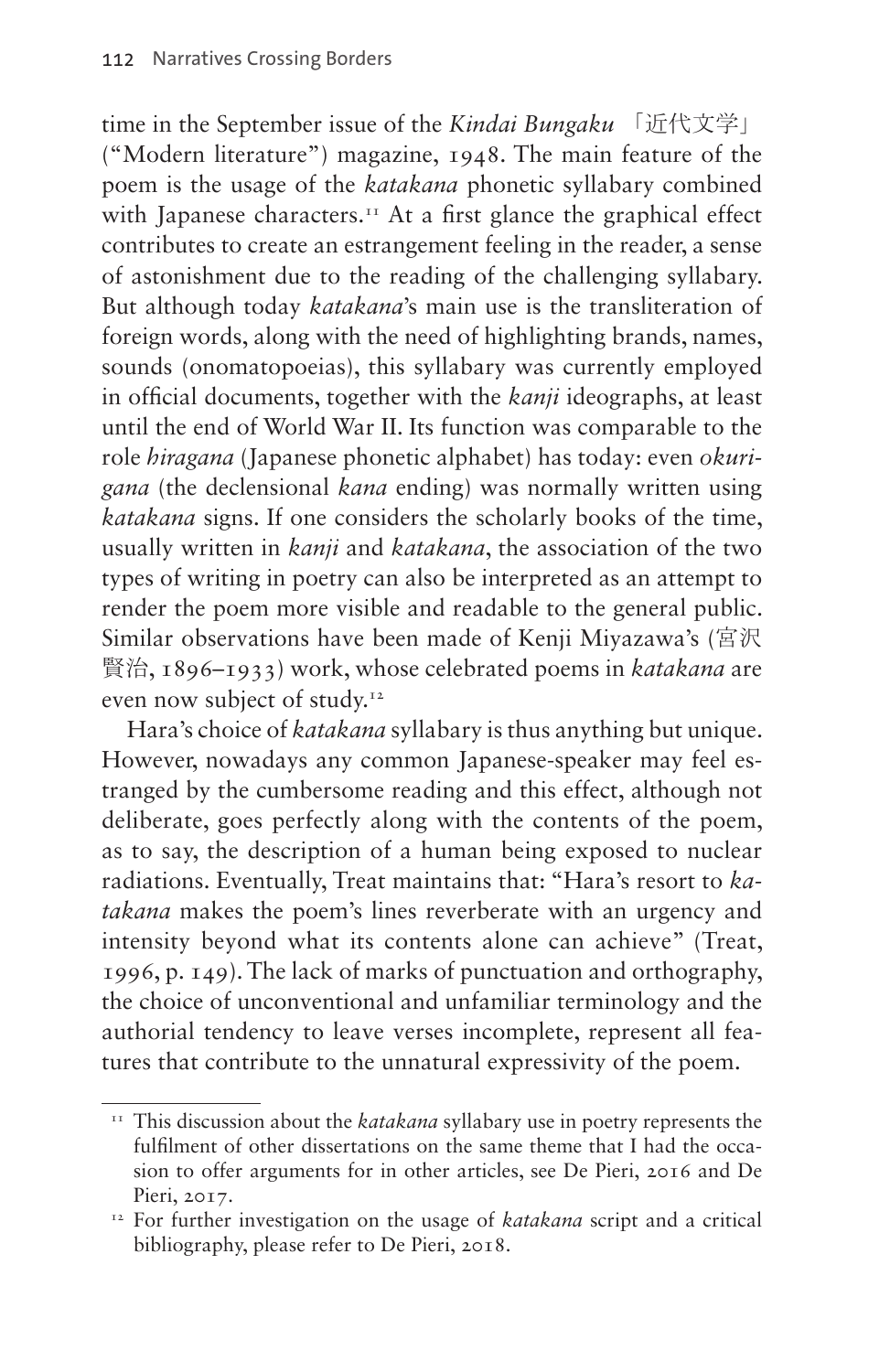In addition, it is outstanding to notice the skillful wording of the first and last verses that converge the attention of the reader on the *hibakusha*. A sort of "circularity" can be detected in these verses, which present to the world a victim exposed to radiations. Hara focuses the attention on the human being and emphasizes the subject of his poem repeatedly, as if pointing out that, although unrecognizable, those verses refer without doubt to a man or a woman. This also represents the core of *Kore ga ningen na no desu*: verses  $3-8$  are dedicated only to the portrait of the victim. Transfigured, this body has no more gender: the atomic bomb has the atrocious power to deform the human condition to the extent that it also affects human reproductive ability. There is a subtle allusion beyond the line: the effects of radiation also undermine the health of future generations. The atomic bomb sickness known as *genbakushō* in Japanese is not a concern of the *hibakusha* of Hiroshima and Nagasaki only: it should be given universal attention for the scale of its harmful nature.

As Hara proceeds in his description, the reader is made aware of part of details about this burned and dying human. The estrangement created between what commonly is the image of a human being and Hara's verses is totally overwhelming and it leaves the reader startled. This is the product of what Treat called "dislocation of expectations" (1996, p. 149): the reader feels dismay and rejection in front of what should be representing himself, a human being; but the *hibakusha* is furthest from looking like a human.

In the novel *Michi*『道』("Streets", 1985) by another *hibakusha* author, Kyōko Hayashi (林京子, 1930–2017), there is a dialogue between survivors of the Nagasaki atomic bombing. A professor Tanaka replies to the recent discovery of a colleague's corpse by emphasizing how the face plays a fundamental role in the recognition of a person. More than any other detail, it is the face who confirms the identity of people and this is why Hayashi, as the *hibakusha kataribe* par excellence, has always been putting so much efforts in restoring the identities of those acquaintances who lost their lives during the atomic bombing aftermath, to prove they once were alive. It is a literary production dedicated to the active testimony of *hibakusha*'s experience, throughout her life.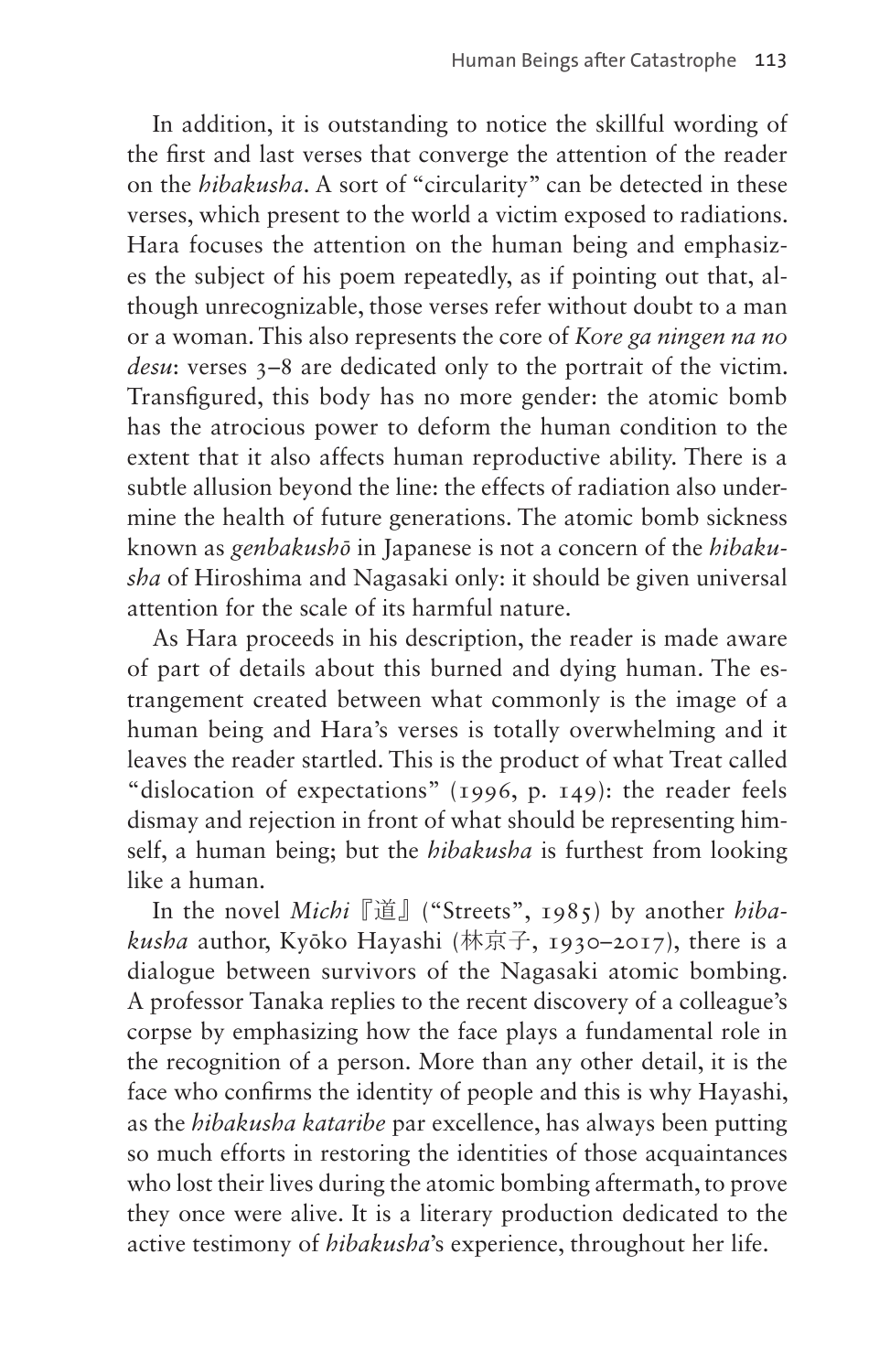Similar observations were made by the journalist Yōko Ōta (大田洋子, 1906–1963), victim of Hiroshima atomic bombing. Despite her literary commitment in reporting the real facts of what occurred during and after the atomic bombing of Hiroshima, her *Shikabane no machi*『屍の街』("City of Corpses," 1948) underwent a strict censorship and was finally published only three years after its first draft in September 1945; it remains the first testimonial account ever written on the theme, although not enough evaluated. She was probably the first one who enumerated the symptoms of the radiation sickness, with a keen eyesight and professional approach typical of the reporter. Among those, she located a state of apathy she addressed as *muyoku ganbō* 無欲願望 (Ōta, 1948) a form of anhedonia (Krystal, 1995, p. 80).

These references to other *hibakusha* authors serve to stress the importance of the *hibakusha*'s face in Hara's verses, acutely inserted in the heart of the poem: that the nuclear weapon is responsible for the loss of the *hibakusha*'s identity, seems to be revealed to the author. Even his voice gets lost: the oxymoron "silent words" (v. 8) stands for a craving for water (read: help), which is also a demand for recognition. The identity restoration means the recovery of the dignity of the victim. Notwithstanding, Hara makes the survivor's appearance incomprehensible to a non-*hibakusha*. His words are silent, his voice inaudible. Again, the author seems to tell more than what he writes: the meaning beyond the verses refers to the unique experience the *hibakusha* witnessed; something difficult to recount and maybe impossible to fully transpose into words. Hara is the spokesperson for the unspeakable and his audience the listener of the inaudible, thus, confirming the critical stance that only trauma victims can share the true understanding of the facts.

The grotesque portrait of the victim of radiation provoke aberration: the title of the poem, *Kore ga ningen na no desu*, should have been the promise for a loyal portrayal of human beings; instead, it turned into the abominable image of a *hibakusha*. There is no lyricism in Hara's poem; no rhetoric or lexical embellishment which can be perceived as the intentional attempt to aestheticize Hiroshima on August 6, 1945. Like Levi's poem, the free verse allowed by the *gendaishi* ("modern poetry") appears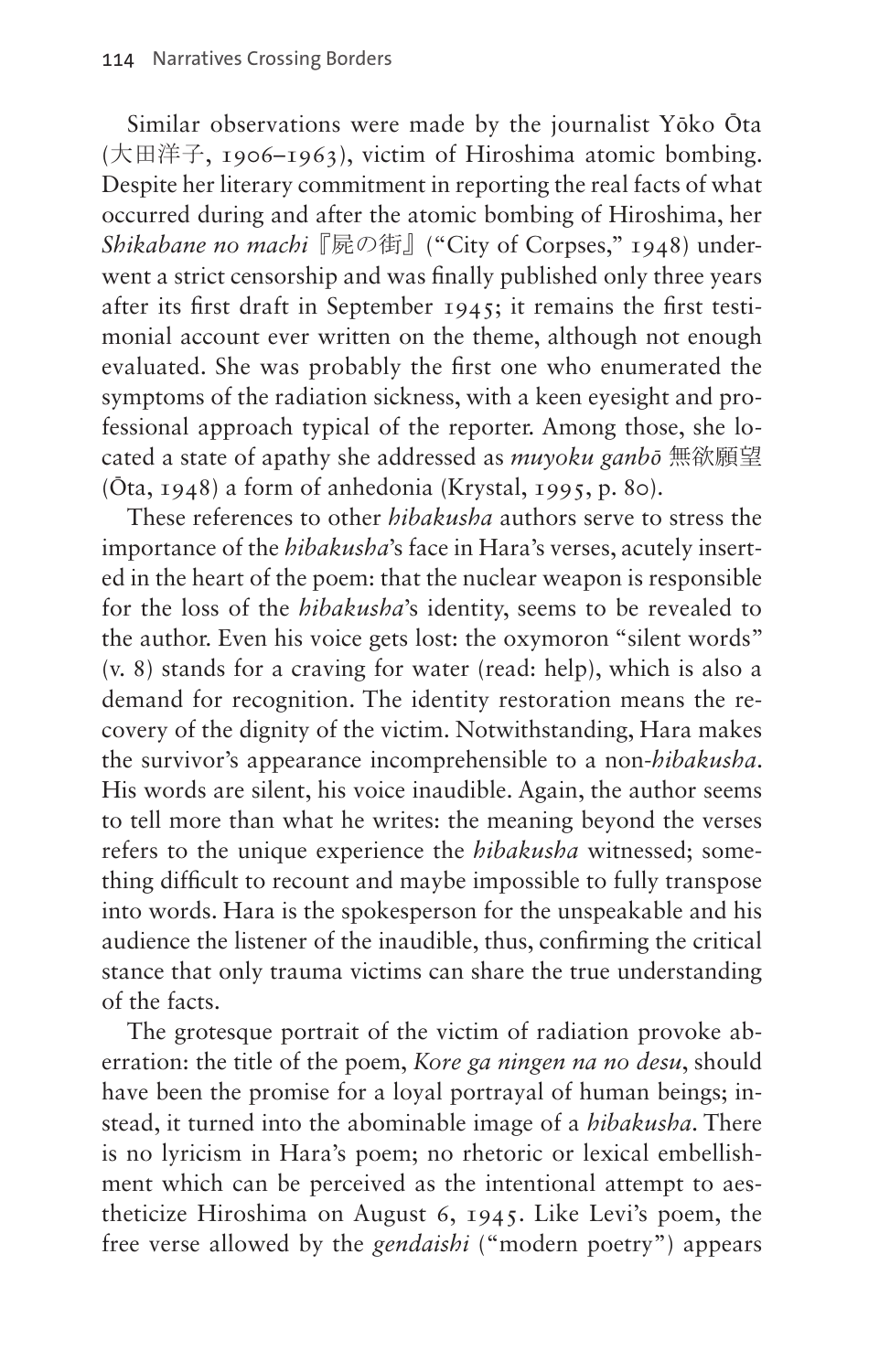as the most suitable solution to convey the physical and moral mourning of the *hibakusha*, frequently echoed by the alliterations. Reiko Tachibana points out that reiterations of nouns and vowels "seems to function to assure himself [Hara] of being alive" and that this stylistic choice "dramatizes his sense of shock and associates him with all sufferers" (1998, p. 61). The technical-scientific matrix of the vocabulary Hara chose rather suggests authorial intent to be truthful to an objective description of the survivor and his sufferance.

# **Conclusion**

The encounter with the *Se questo è un uomo* and *Kore ga ningen na no desu* poems offered an opportunity to reflect about the literary approach to human trauma. This brief analysis has detected some analogies and differences between the two poetic approaches to human annihilation, emphasizing in particular the common vision the authors shared about the disruption of the selfhood.

Both poems convey the need to give testimony to a traumatic event of a massive scale. The similarities are striking in the description of the victim, completely transformed by Lager life and radiation, to the extent that the human being is merely recognizable and deprived of any gender connotation.

Both authors turn their poems into the welcoming message of their literary works, prose and poetry respectively; this literary experimentation underlines the search for the best means possible to convey their traumatic testimonies.

Concerning the literary and stylistic solutions adopted by the authors, I noted that Hara was a professional author before 1945, while Levi was a chemist. One would expect this difference to be mirrored in the diverse authorial choices in style, but this is not the case. Levi appears more concerned about the artistic value of his production as shown by the occurrence of rhetorical and metaphorical figures. Hara, on the contrary, opts for a vocabulary selected from the scientific field, as if to prove that the atomic bombings do not allow any aesthetic representation of the *hibakusha*. His lexical choice also strengthens the contradiction between the scientific progress, represented by the atomic weapons, and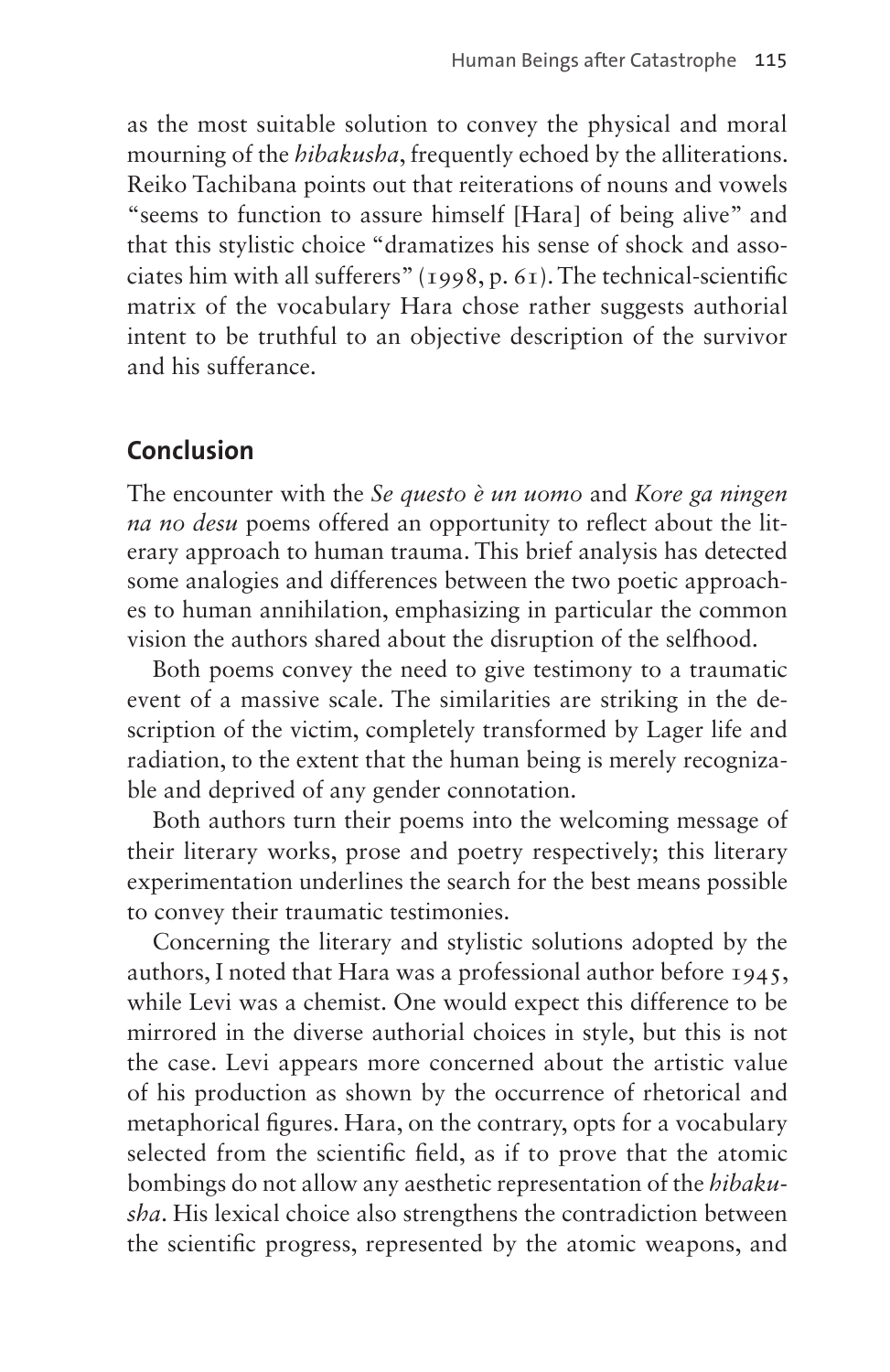the effects this scientific development caused on humankind. Levi's choice would be the natural response for a man keen in literature and the classics, since his commitment as survivor of the Shoah would prevent him in any attempt to aesthetically embellish his experience.

Both authors show a preference for free verse, which fosters the incrementation of their expressiveness, while the choice of the harsh terminology enables them to create distance between the subject of the poem – and the author himself – and the reader.

The authors address the audience directly. According to Tachibana "Hara's protest seems to be directed more generally toward the 'absurdity of humankind'" (1998, p. 63). His feelings of resentment and anger are not shared by Levi, although the author stated that he would never forgive (read: accept) the culprits, at least unless they show a serious awareness of their sins (Levi, 1976, p. 159). His authoritative tone forces the readers' attention to the truth disguised in the historical reports of the Shoah and urges the public to give testimony and perpetuate Häftlinge memories.

Hara's approach is softer and turns politely the attention of the audience to the *hibakusha* portrait ("Please, have a look", v. 2), perhaps conscious that the gap between the different register contributes to the estrangement feeling of discomfort of the poetry, a similar uneasiness perceived even in Levi's *Se questo è un uomo*. In *Kore ga ningen na no desu*, this unpleasant sensation is stressed by the uncommon usage of the *katakana* syllabary, which assumes for a contemporary reader an unfamiliar connotation in poetry, although accepted in Japanese modern poetry. While Levi's verses seem to share Auschwitz experience with the readers, Hara's poem is circular, as to suggest that what the *hibakusha* experienced is neither sharable, nor understandable. This perception is detectable even in Levi's production, although the author makes any effort to accustom the language in order to reach a wider audience.

Primo Levi reminds us of the great responsibility of the reader: to receive his testimony, to preserve it and perpetuate it to future generations. In the appendix of *Se questo è un uomo*, the author explains: "Only then the witness accomplishes his duty, which is to pave the way for the judge. The judge is you." (Levi, 1976,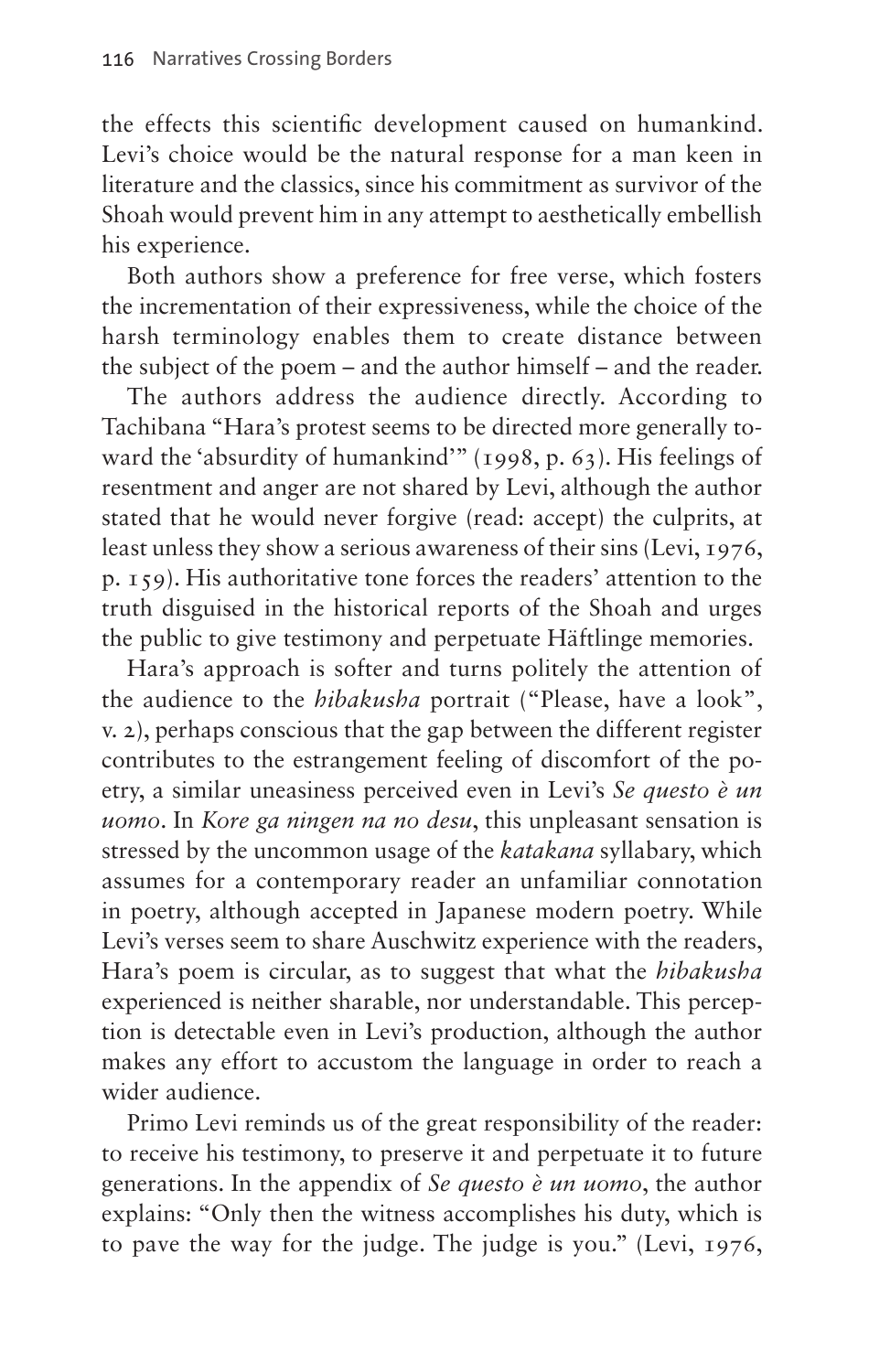p. 157). This is a challenging task that involves the efforts of both victims and non-victims, together against the conniving *omertà* ("silence") intended to obliterate history. In this sense, even though silence can often speak louder than words, it can also be perceived as a Hitlerian victory: if you are a speechless survivor, the possibility to recover and restore your self-identity becomes more troublesome, because the experience itself is felt as extraneous, totally unfamiliar and alien to the personhood. Memory and oblivion become then the double faces of the same coin. "To construct and preserve Auschwitz memory means for Levi to try giving a sense to that experience" (Sullam, 2010, p. 105). According to the author the value of testimony resides in its educative performance, not as a political controversy, religious sermon, or social critique. Levi's literary production functions as "artificial memory" (Levi, 1976, p. 177) to stimulate the audience's response. However, with "artificial" Levi does not mean imaginative or fictional: "Because the theme of the massacre is not open to revision and fiction. The few novels written on the topic are odious, they are disgusting to read." (Levi quoted by Sullam, 2010, p. 108)

The refusal of any fictive production does not deny an authorial attempt to elaborate and process memories in order to convey them in a revised literary form; as noticed in this brief study, despite of the seriousness of the theme touched by the author, his poem is steeped in a lyricism that actually enables the reader to sympathize with the Häftlinge. Levi's stance is rather addressed merely to fictional products: only the documentary novel is considered the loyal testimonial account of the facts.

The literary production on the atomic bombings seems, by its very nature, to agree with Levi's viewpoint. The nuclear weapon itself is ambiguous because it celebrates the technological progress of humankind, but it is, at the same time, aimed for human annihilation. Only documentary works like historical reports, scientific inquiry and survival's journals and diaries are acceptable as testimonies of these atrocities. The language implied to bear those memories is as detailed and deprived by baubles as possible. "That moment of 'forgetting' permitted by metaphor is a moment that lets one be ignorant at the same time" (Treat, 1996, p. 166). To forget is even more inaccessible to *hibakusha* because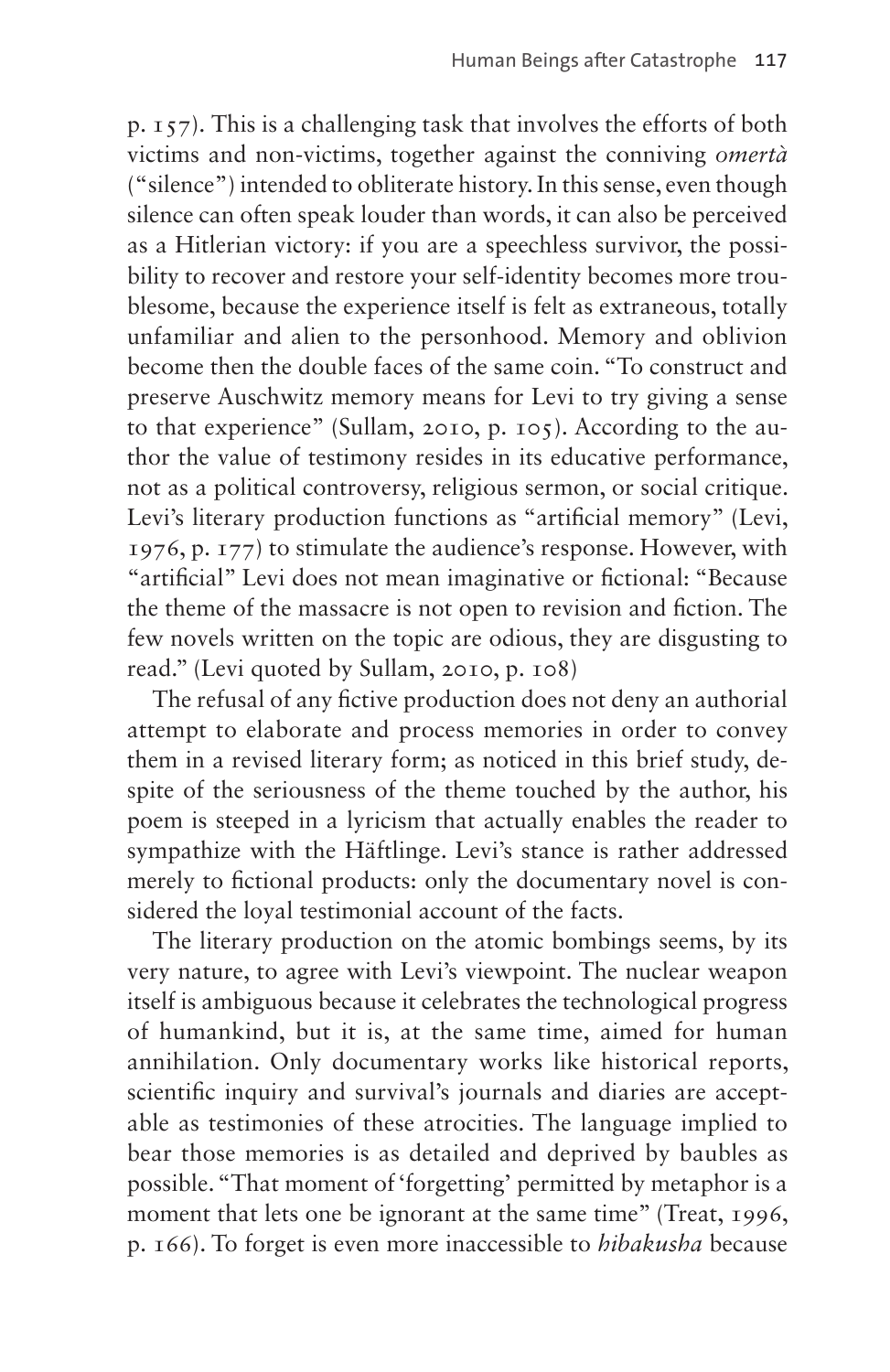they are forced to live everyday with the fear that the symptoms of the *genbakushō* could appear; an anxiety well reframed by Kyōko Hayashi's words "Everyday is August, 9," referring to the atomic bombing of Nagasaki.

To conclude, Levi's *Se questo è un uomo* and Hara's *Kore ga ningen na no desu* are remarkable examples of how effective testimonial literature can be to transpose into a universal language the individual trauma of the survivors and, in doing so, in going beyond any boundaries: national (Italy/Japan), historical (Nazi's deportation/atomic bombings), traumatic (status of Häftlinge/ *hibakusha*) boundaries are subdued to the imperative to give testimony of the brutal consequences of humanity in extremis. A comparative reading of these literary products reveals how, even though those atrocities were meant to divide human beings, they rather enable a mutual understanding of individual trauma, thus transforming it to a value that is a collective one, thanks to a metonymic transposition of human suffering. Hence, the therapeutic value of this testimonial narrative should not be underestimated. Leveraging human empathy in the wake of catastrophe, literature reveals once more its persuasive power to re-connect and reestablished human bonds by re-constructing both individual and collective identity.

#### **References**

- Adorno, T. (1955). *Prismen*. *Kulturkritik und Gesellschaft*. Berlin: Suhrkamp Verlag.
- Angress, W. T., Cooper, B., Schoenberner, G., & Schoenberner, M. (2002). *The Wannsee Conference and the Genocide of the European Jews: Guide and Reader to the Permanent Exhibit in the House of the Wannsee Conference*. Berlin: House of the Wannsee Conference Memorial and Educational Site.
- Caruth, C. (1995). *Trauma, Exploration in Memory*. Baltimore: Johns Hopkins University Press.
- Dante, A. (1321). "Inferno, Canto III," in *Commedia*. Firenze.
- Dayton, T. (2000). *Trauma and Addiction. Ending the Cycle of Pain through Emotional Literacy*. Florida: Health Communications Inc. Publishing.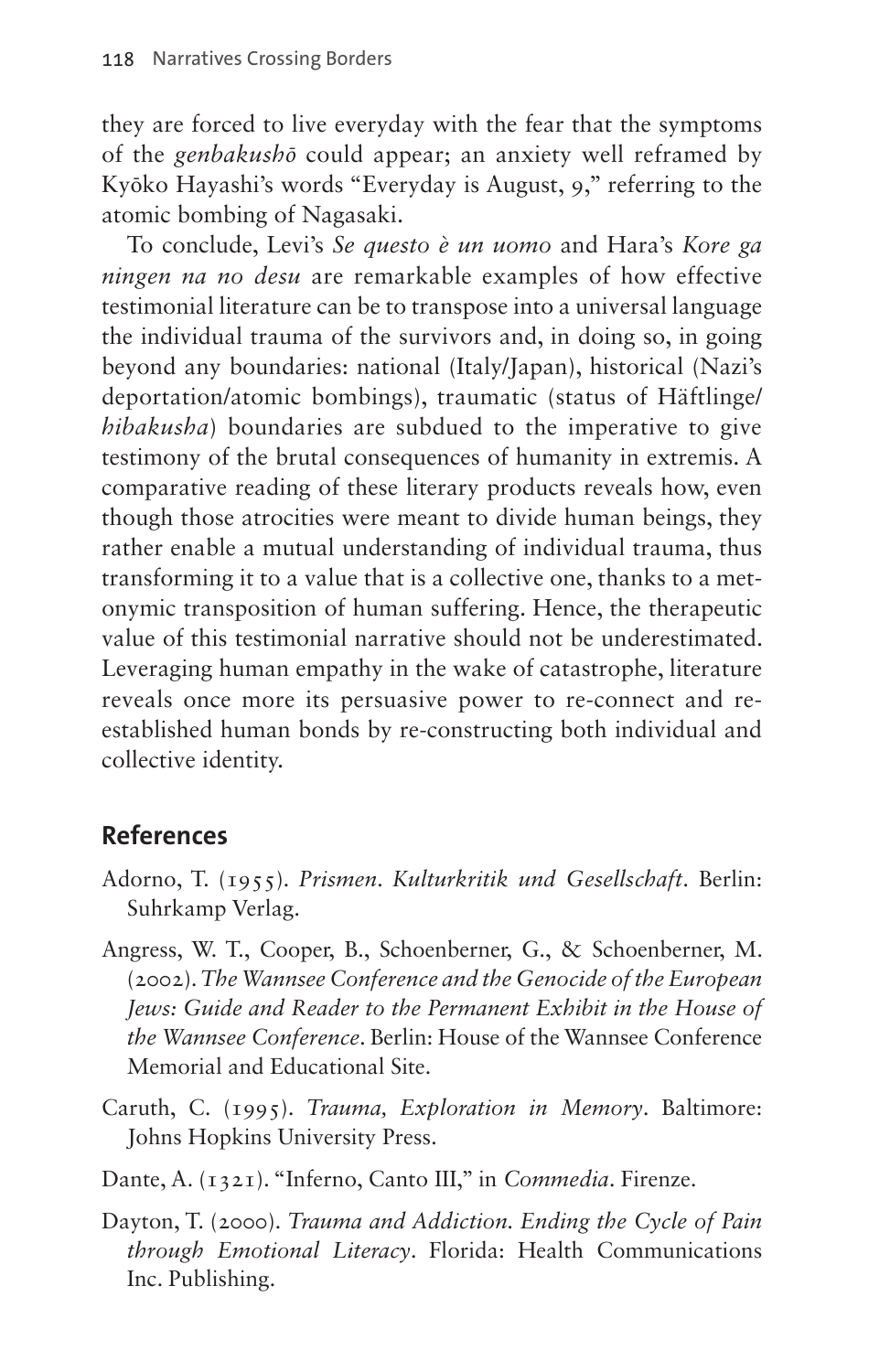De Pieri, V. (2016). "Wagō Ryōichi's Net-Poetry and the Revolutionary 'Shared Literature'," in *Annali*. Venice: Ca' Foscari University.

——— (2017). "Wagō Ryōichi's Net-Poetry: Tradition and Innovation," in *Conference Proceedings of the 1st International Conference Comparative Studies of Language and Culture – Tradition and Innovation*. Poznań: Adam Mickiewicz University.

——— (2018). "New Media Communication and *Net-Poetry*: The Uses of Katakana Script in the Aftermath of the Triple Disaster in Japan," in EAJS International Conference 2017 Proceedings. Lisbon: EAJS Publishing.

- Desmond, G. (1998). *Poetry of The Second World War*. London: Pimlico.
- Hara, T. (1947). *Natsu no hana*. Tōkyō: Mitaka Bungaku zasshi.
	- ——— (1948). "Sensō ni tsuite," *Aozora Bunko*: July 20, 2002. Available at: [http://www.aozora.gr.jp/cards/000293/files/4785\\_6740](http://www.aozora.gr.jp/cards/000293/files/4785_6740.html) [.html,](http://www.aozora.gr.jp/cards/000293/files/4785_6740.html) (Accessed: 11 June 2012).

——— (1949). "Shi to ai to kodoku," *Aozora Bunko*: July 20, 2002. Available at: [http://www.aozora.gr.jp/cards/000293/files/4772](http://www.aozora.gr.jp/cards/000293/files/4772_6670.html) [\\_6670.html](http://www.aozora.gr.jp/cards/000293/files/4772_6670.html), (Accessed: 11 June 2012).

——— (1950). "Genbaku Shōkei," in *Kindai Bungaku* August issue. Tōkyō: Kindaibungakusha.

- Kuroko, K. (1991). "Genbaku to kotoba," in Odagiri H. (ed.) *Genshiryoku to bungakusho. Hara Tamiki kara Hayashi Kyōko made*. Tōkyō: Tōkyō Nihon Tosho sentā.
- Krystal, H. (1995). "Trauma and Raging: A Thirty-Year Follow up," in Cauth, C. (ed.) *Trauma, Exploration in Memory*. Baltimore: Johns Hopkins University Press.
- LaCapra, D. (2001). *Writing History, Writing Trauma*. Baltimore: The Johns Hopkins University Press.
- Lemkin, R. (1946). "Le crime de génocide: June 16 2000." Available at: <http://www.preventgenocide.org/fr/lemkin/legenocide1946.htm>, (Accessed: 25 June 2017).
- Levi, P. (1975). *L'Osteria di Brema*. Milano: All'insegna del pesce d'oro.

<sup>——— (1976).</sup> *Se questo è un uomo*. Torino: Einaudi.